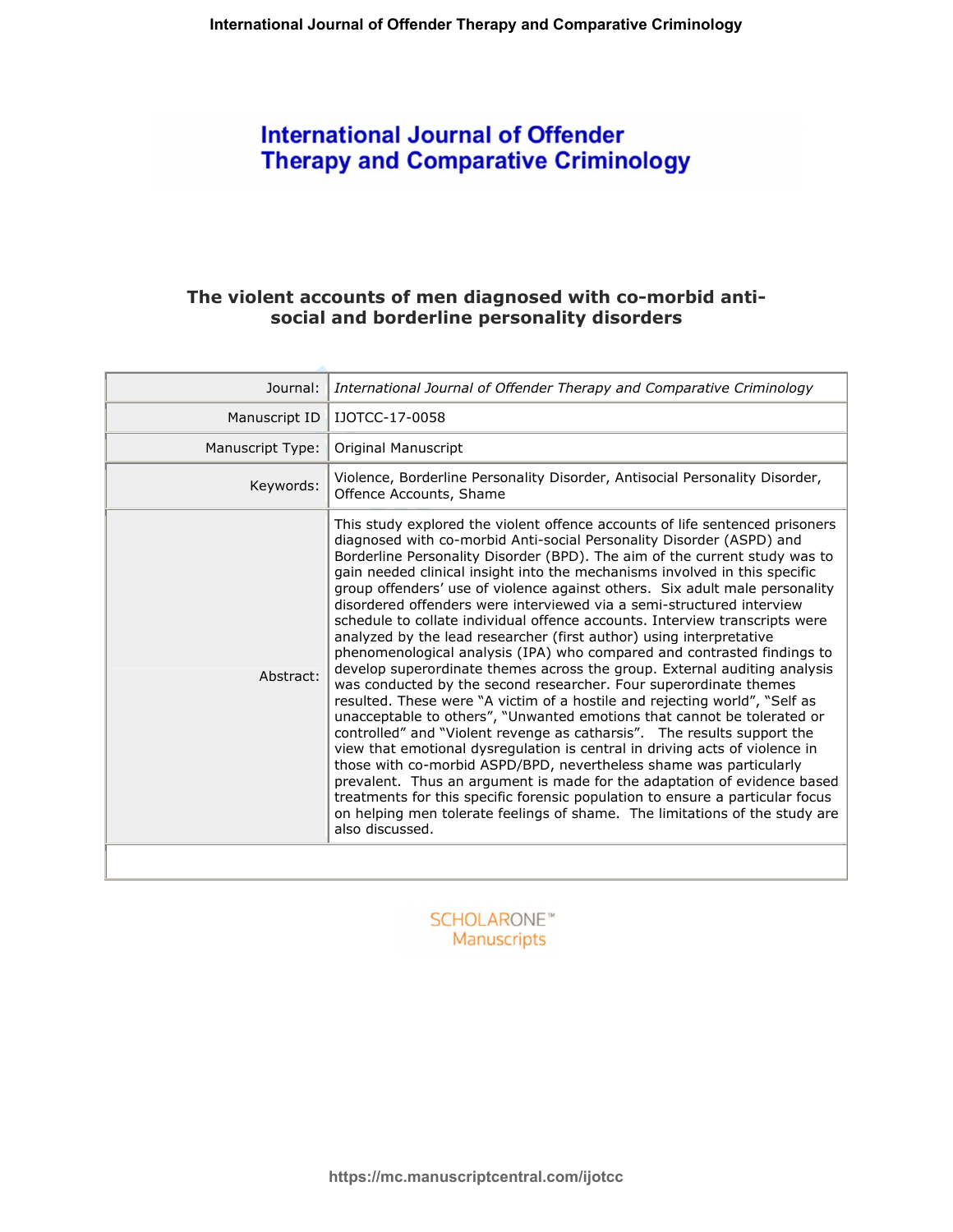## **-**

examply a analyzed by the lead researcher (first author) using intimedial analysis (IPA) who compared and contrasted finding<br>nemes across the group. External auditing analysis was a<br>archer. Four superordinate themes result This study explored the violent offence accounts of life sentenced prisoners diagnosed with co-morbid Anti-social Personality Disorder (ASPD) and Borderline Personality Disorder (BPD). The aim of the current study was to gain needed clinical insight into the mechanisms involved in this specific group offenders' use of violence against others. Six adult male personality disordered offenders were interviewed via a semi-structured interview schedule to collate individual offence accounts. Interview transcripts were analyzed by the lead researcher (first author) using interpretative phenomenological analysis (IPA) who compared and contrasted findings to develop superordinate themes across the group. External auditing analysis was conducted by the second researcher. Four superordinate themes resulted. These were "A victim of a hostile and rejecting world", "Self as unacceptable to others", "Unwanted emotions that cannot be tolerated or controlled" and "Violent revenge as catharsis". The results support the view that emotional dysregulation is central in driving acts of violence in those with co-morbid ASPD/BPD, nevertheless shame was particularly prevalent. Thus an argument is made for the adaptation of evidence based treatments for this specific forensic population to ensure a particular focus on helping men tolerate feelings of shame. The limitations of the study are also discussed.

# **Introduction**

Antisocial personality disorder (ASPD) and borderline personality disorder (BPD) have consistently been found to be highly co-morbid in forensic samples (Coid et al., 2009). Indeed reviews of admissions of prisoners who met criteria for 'dangerous and severe personality disorder' have shown particularly high rates of ASPD and BPD co-morbidity, 62% in male prisoners assessed at The Peaks Unit within Rampton Hospital (Duggan  $\&$  Howard, 2009) and 58% in male prisoners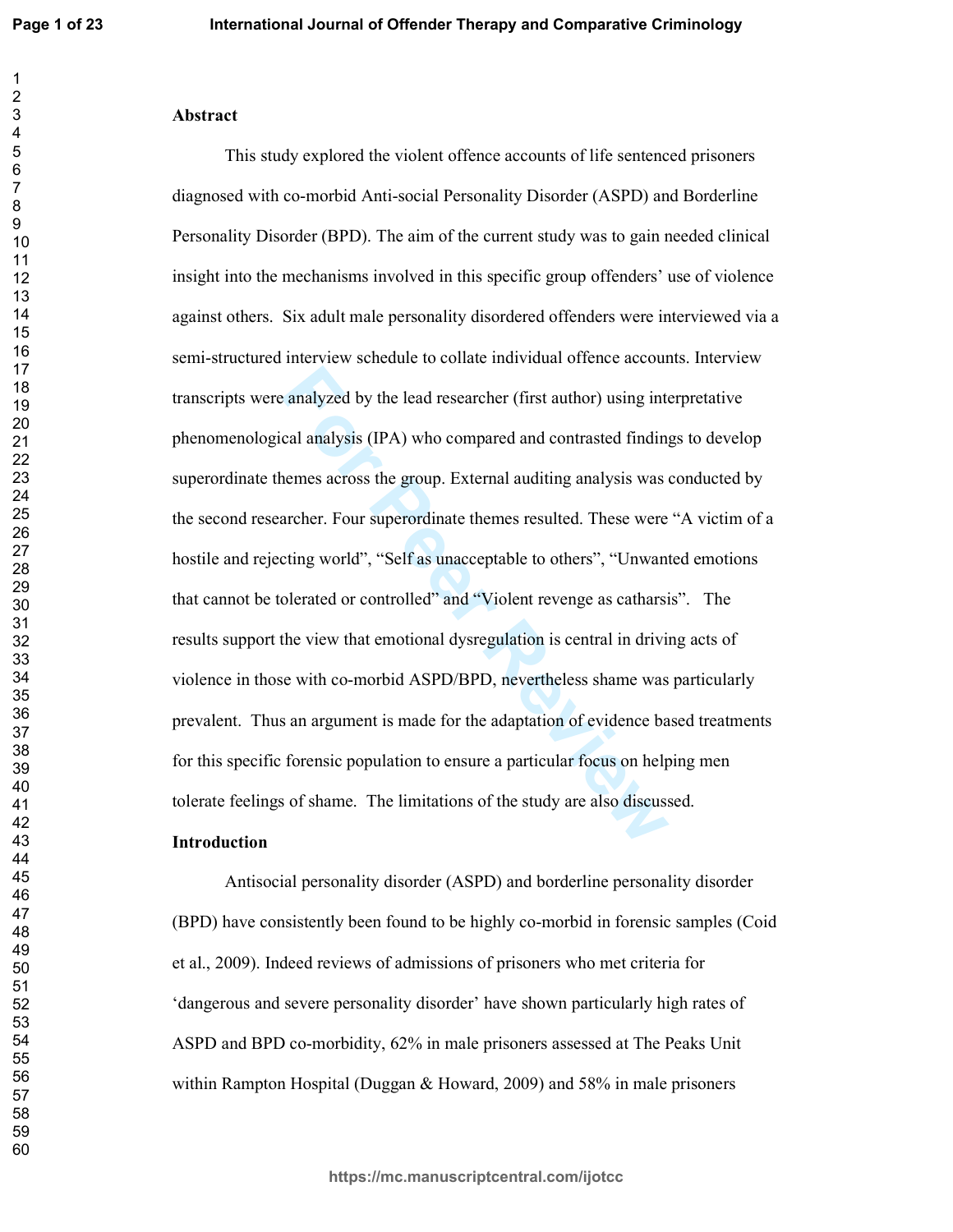assessed at the Westgate Unit within HMP Frankland (A. L. Bennett, personal communication, 18 June, 2015). Whilst there is growing body of evidence highlighting the high-risk nature of ASPD and BPD co-morbidity within offenders, particularly their use of aggression (Freestone, Howard, Coid, & Ullrich, 2013; Howard, Huband, Duggan, & Mannion, 2008; Newhill, Eack, & Mulvey, 2009) little is known about the key mechanisms underpinning this specific group of offenders' use of violence.

For emotional dysregulation as the primary mechanism<br>
engaging violence has been proposed (Howard et al., 2<br>
iill, Eack, & Mulvey, 2012) and specifically difficulties<br>
epp, & Pilkonis, 2014). It has also been argued that t The role of emotional dysregulation as the primary mechanism that places this group at risk of engaging violence has been proposed (Howard et al., 2008; Newhill et al., 2009; Newhill, Eack, & Mulvey, 2012) and specifically difficulties regulating anger (Scott, Stepp,  $\&$  Pilkonis, 2014). It has also been argued that the association between ASPD/BPD co-morbidity and violence is likely to be as a result of impulsiveness, or more specifically hostile impulsivity, reflecting belligerence, noncompliance and emotional under-control (Blackburn, 2009; Freestone et al., 2013). In relation to BPD there has been some research assessing features of this disorder in a small forensic sample, which found that unstable intense relationships and affective instability were the traits linked to extreme violence (Raine, 1993).

The use of violence to escape vulnerable emotions such as shame, abandonment and loneliness have been posited as possible mechanisms within a range of personality disorders, including ASPD and BPD (Keulen-de Vos et al., 2014; Schoenleber & Berenbaum, 2012; Velotti, Ellison, & Garofalo, 2014). It has also been proposed that this specific forensic population share a pattern of externalizing behaviour (Declercq et al., 2011; Warren & Burnette, 2012).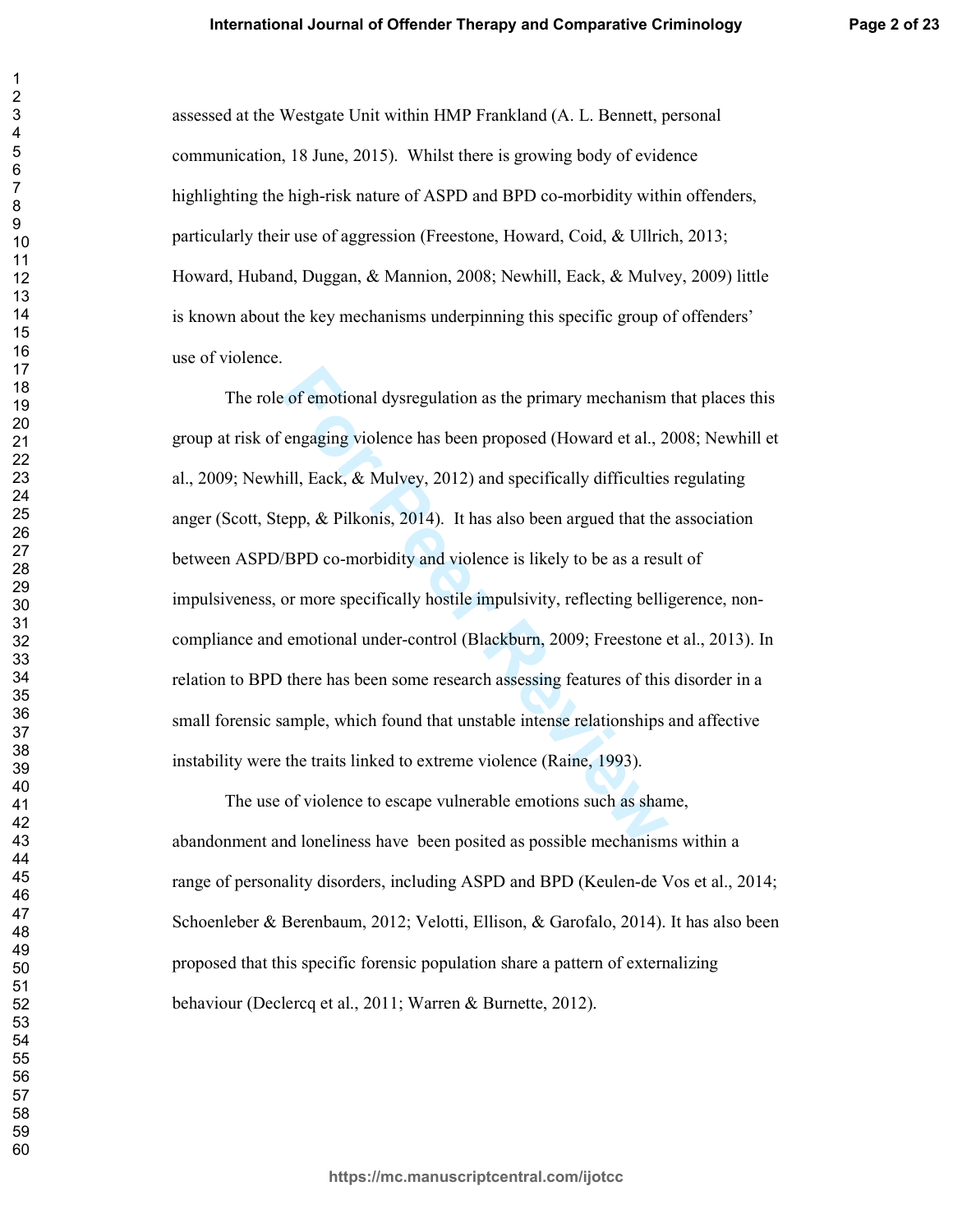**Formular Internal System System System System System System System System System System System System System System System System System System System System System System Properties The System System Properties with this** Whilst findings from these studies have yielded valuable insight, it has been argued that a focus on observable risk factors such as substance abuse, emotional control or impulsivity has resulted in the neglect of the subjective states of those who engage in violence and thus restricting clinical insight (Yang  $\&$  Mulvey, 2012). Exploring the first person perspective of past offending will aid clinical understanding into the wider psychological processes that could act to increase the likelihood of violence. It will provide understanding and access to the thoughts and emotional states involved in violence, providing insight into offender's subjective experiences of the social situations and circumstances. Developing insight into the violent experiences of men with co-morbid ASPD/BPD may aid clinicians' formulation and assessment of risk. In addition, whilst there is now emerging evidence supporting the effectiveness of psychotherapies with this specific forensic population (Arntz, 2012; Paris, 2015; Yeomans, Clarkin, & Kernberg, 2002) further clinical insight into the mechanisms of violence may provide needed evidence to direct treatment specifically aimed at reducing levels of interpersonal violence. Thus given the restricted evidence base and clinical insight into the underpinning mechanisms of co-morbid ASPD/BPD offenders' use of violence, the study aimed, from a phenomenological perspective, to explore this specific group of offenders' subjective accounts of their violent offences.

# **Method**

## **Participants**

Six adult male prisoners all of whom were purposefully sampled, with the aim to identify participants with a diagnosis of co-morbid ASPD/BPD and a history of convicted violence. Those identified as suffering from psychosis at the time of their offences were excluded from the study. All of the participants had previously been assessed by a multidisciplinary team upon admission to personality disorder services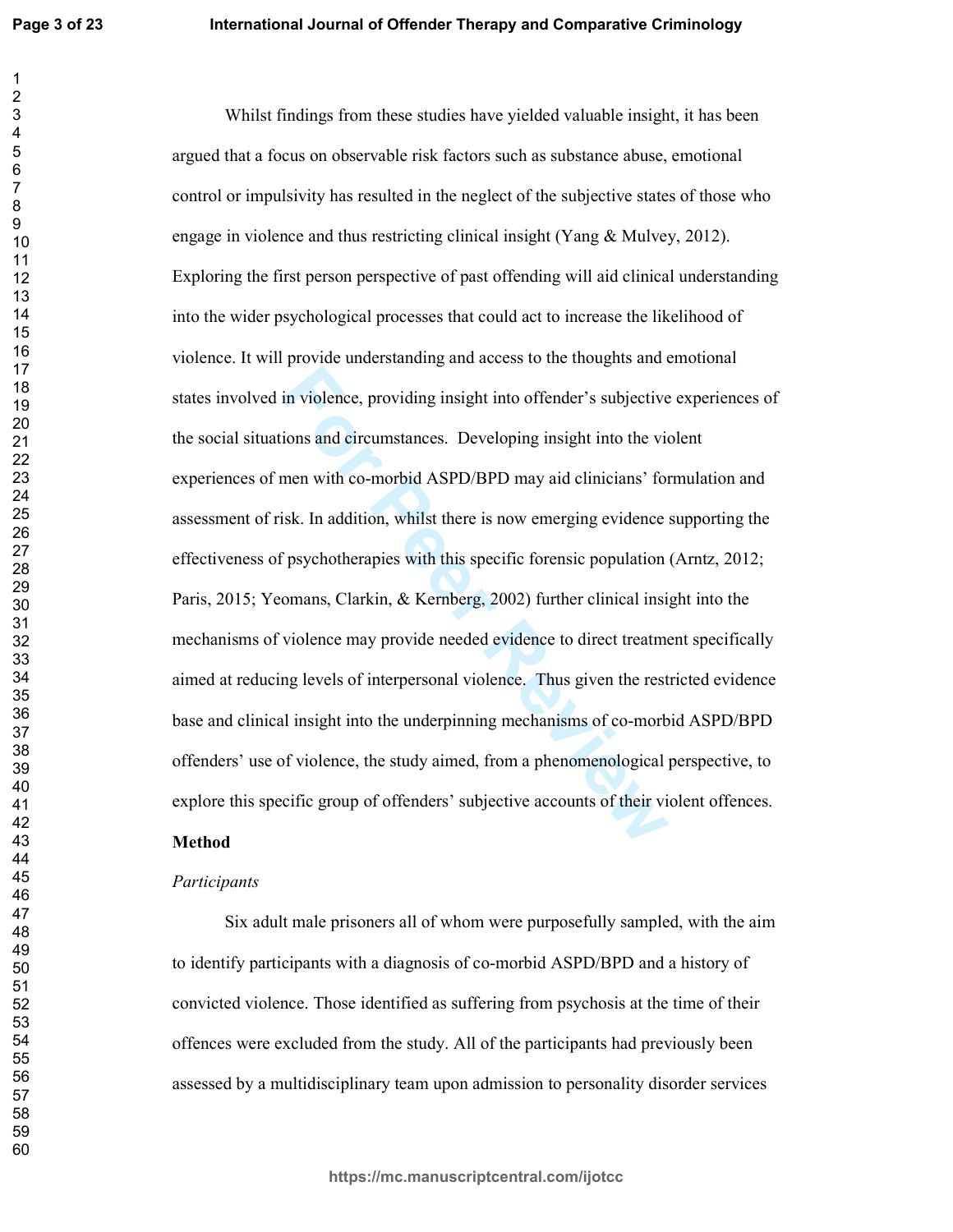using a standardized assessment procedure. Axis I disorders were assessed using the Structured Clinical Interview for DSM-IV (SCID-I; First et al., 1997). Axis II disorders were assessed using the International Personality Disorder Examination (IPDE; Loranger, 1999). Potential participants were then prioritized based on length of stay on the unit, with those on the unit the longest given priority. The decision was based on a rationale that these men had completed a significant proportion of their recommended treatment plans and had worked extensively on identifying and addressing violent cycles. All of the participants were resident on a high secure forensic personality disorder treatment unit, classed themselves as White British and were serving indeterminate prison sentences (See Table 1 for the participant details, identified here by pseudonyms). Participants included within the research sample all provided fully informed written consent.

### Data Collection

A semi-structured interview was developed to elicit the participants' violent accounts. For the purpose of this study violence was defined as actual, attempted, or threatened harm to another person. All interviews were conducted by the first author and moved through the topics in a natural conversational manner. Open questions and prompts were used to encourage the participants to share their experiences. The interviews varied in length from approximately 30 to 65 minutes. All completed interviews were transcribed verbatim; transcripts were anonymized and pseudonyms used.

# Data Analysis

The study was designed and analyzed using interpretative phenomenological approach (IPA) (Smith  $\&$  Osborn, 2014). We considered IPA the most appropriate methodology as the study sought to understand participant's experiences and meaning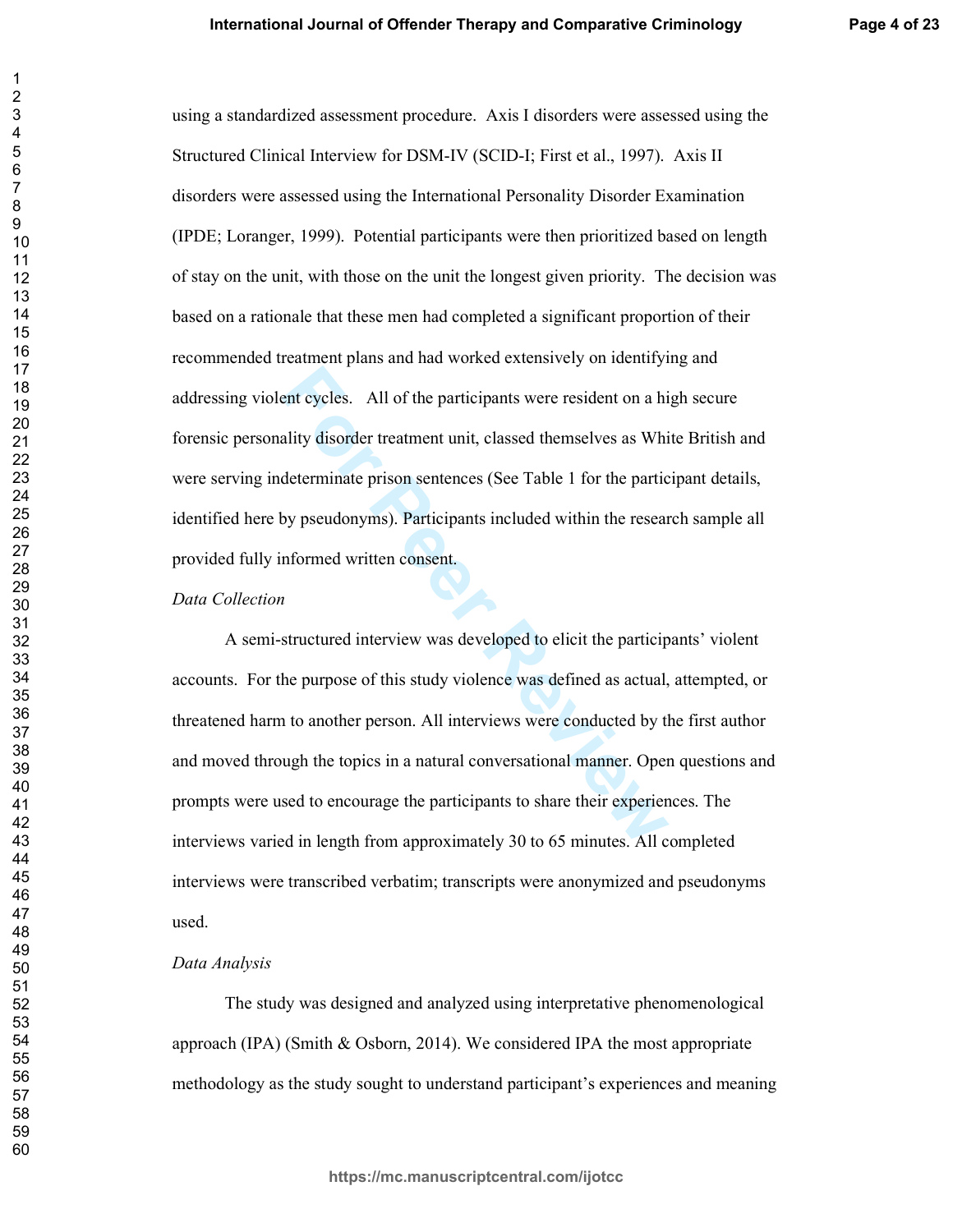making of their past use of violence (Eatough & Smith, 2006; Willig, 2009). IPA is considered a suitable approach when exploring the contextual subtleties of phenomena such as emotion, interpersonal conflict and violence (Eatough & Smith, 2008), and when investigating areas which have ongoing significance and are emotionally charged (Eatough & Smith, 2008).

g each participant's interview as one data set, reading e<br>s, using the left hand margin to record what is considere<br>ent or language. The second stage took the form of usin<br>identify emergent themes, often using more psychol Although there is no prescriptive methodology with IPA, this study has followed recommended guidelines (Smith  $&$  Osborn, 2014). The process of analysis involved treating each participant's interview as one data set, reading each transcript a number of times, using the left hand margin to record what is considered important or interesting content or language. The second stage took the form of using the right hand margin to identify emergent themes, often using more psychological concepts. Further refinement of these themes was achieved by identifying connections between the emergent themes and clustering them appropriately into higher order themes. This was done for each participant. Finally a table of super-ordinate themes was produced through cross case comparison.

External auditing analysis was conducted by the second researcher. This involved secondary analysis for objectivity to ensure the analysis was not confined to one perspective (Smith, 2015). It included the scrutiny of all transcripts and the analysis process to verify evaluations of the data and to examine whether the findings, interpretations and conclusions were supported by the data to ensure dependability and conformability (Creswell, 2013). This process allowed for suggested minor modifications to some of the established themes and therefore assisted in the verification and confirmation themes.

# **Researcher reflexivity**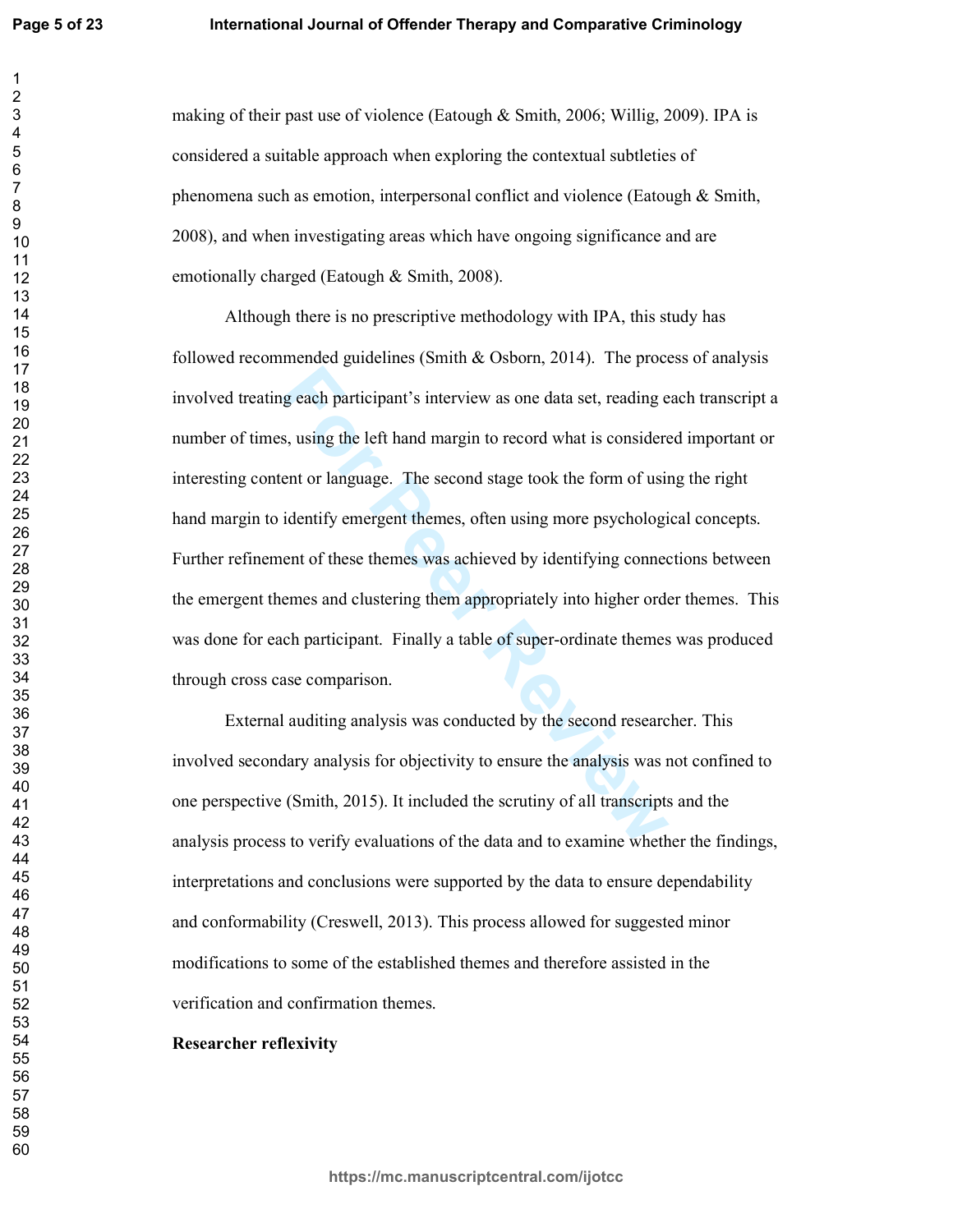The main researcher (first author) was an adult male therapist working within the high-secure personality disorder treatment service in which the study was based. The researcher is known to some of the participants of this study and is actively involved within the wider treatment environment of the personality disorder unit. Whilst this could be construed positively or negatively for the purpose this research, the implication of this are considered further within the Discussion. The second researcher, also adult male, independent to the treatment service conducted external auditing analysis to evaluate potential research bias and to provide external perspective to which helped the lead researcher further question their perspective on the data as whole.

#### **Results**

is to evaluate potential research bias and to provide externation the externation the lead researcher further question their p<br>le.<br><br>**For Peer Contex Algers** and the lead researcher further question their p<br><br><br>**In Peer Secti** The analysis resulted in four super-ordinate themes. These overarching themes and the corresponding sub-themes are summarized in Table 2. The themes and associated sub-themes have been chosen for presentation based on their prevalence across participants and the richness of data available. Quotations from participants are used as evidence so the reader can determine the usefulness of the interpretations (Smith and Eatough, 2006).

## *A* victim of a hostile and rejecting world

This theme was central and reflected participant's perception of victimization as being a fundamental stimulus to their use of violence. The participants' accounts described a general sense of rejection, hostility and alienation from other people. For some this hostility and rejection was seen as almost societal, for others it is more specific, for example, intimate partners, family or the authorities. This sense of hostility was related to a sense of powerlessness and a view of self as a victim. The participants appear to see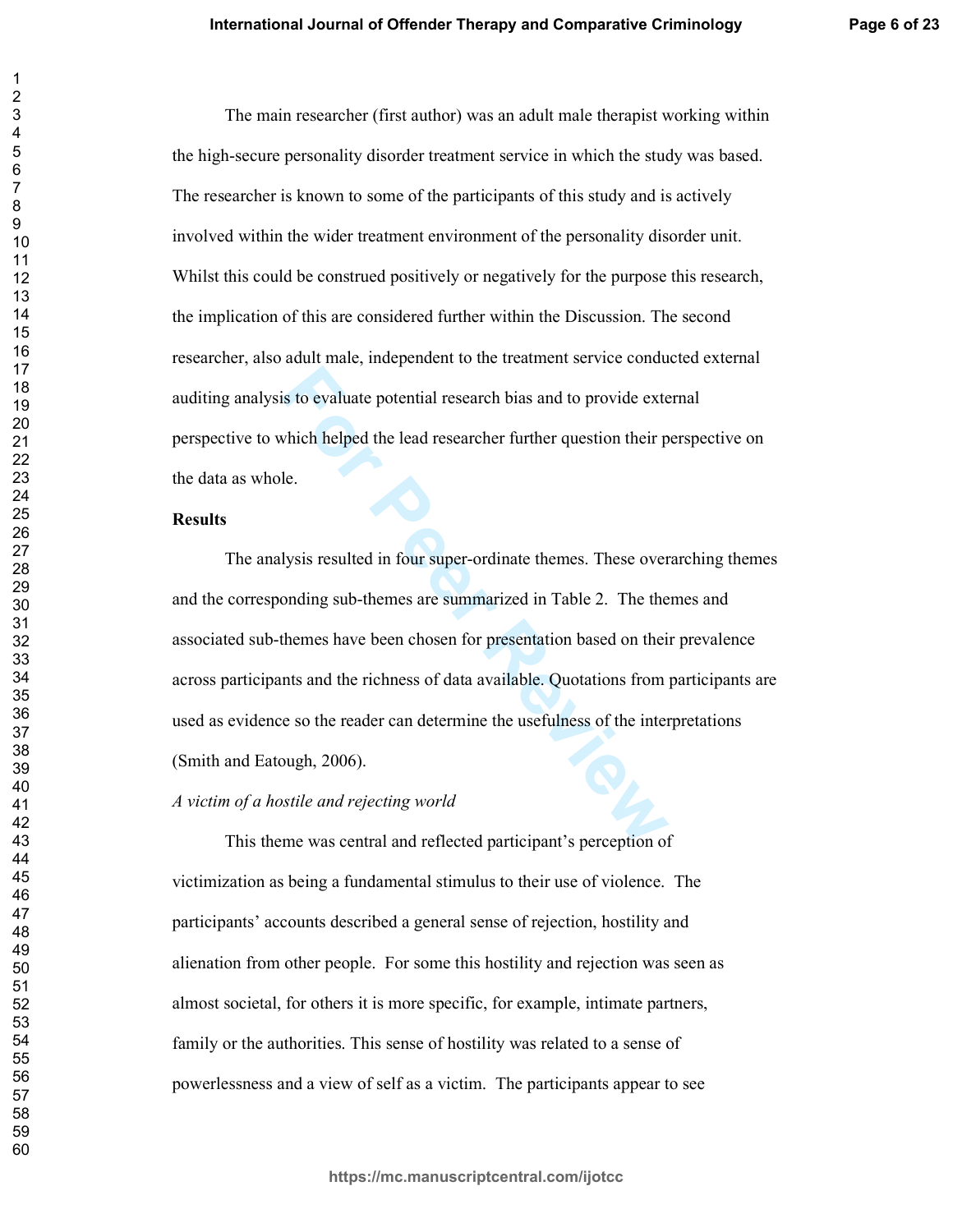powerful others as responsible for events unfolding and their subsequent distress. There is no awareness or acknowledgement of their contribution to an undesirable outcome, externalizing responsibility was a pertinent feature of the accounts:

"I just justified it all to myself right they knew what they were doing with me they knew pushing it with me and they got their just rewards"

(Howard, lines 533-539)

"this person was to blame for everything, like in a way that my body has been used" (Alan, lines 129-139-132)

Example 2014 (Alan, lines 129-139-132)<br>the accounts there is evidence that once the men experie<br>is triggered memories of previous mistreatment, rejective<br>s served to reinforce a sense of self as victim and others<br>most thes Within the accounts there is evidence that once the men experienced a sense of victimization this triggered memories of previous mistreatment, rejection and abuse. These memories served to reinforce a sense of self as victim and others as abusive and rejecting. For most these recollections occurred in the build up to their violence and for some these memories are present during the course of their violence:

"with all the run in's I'd had with the police growing up and err and all the other things I've endured during my life I just thought you know what I'm just going to do what I want fuck the consequences and I did" (Ian, lines  $153 - 155$ 

"All I was thinking about was all these things that had happened in my past back when I was a kid I brought it all there it was there within me I got dressed, went into the kitchen got some knives and a pan" (Alan, lines  $135 - 137$ 

"it was basically every person who had done me wrong, every social worker, every carer that had ever done me wrong it was like a flood" (Peter, lines  $95-96$ )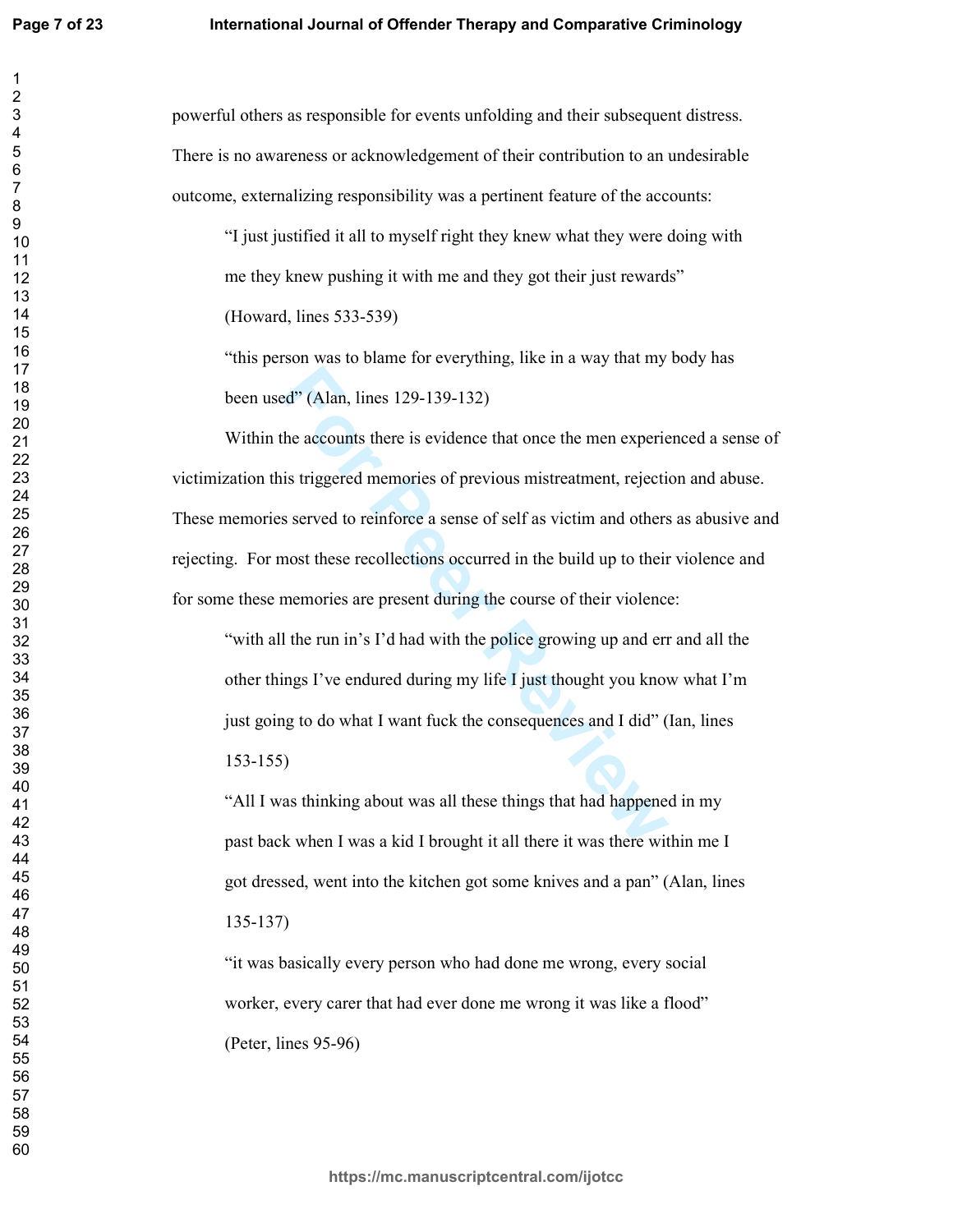Of all the participants, only Scott's account did not include the super-ordinate theme 'a victim of a hostile and rejecting world'. Despite this omission, Scott's decision to engage in violence was driven by a desire to avoid rejection and potential retaliation from his peers. It could be argued that in this sense, he acts to prevent a triggering event, which he fears would result in the hostility, rejection and subsequent feelings described by the other participants.

"Well, being rejected was one of my biggest fears, I'm a person that likes to be liked, so fear of rejection is the main part but also physically violent as well, because they could have thought that this fucker is going to do a runner and tell the police, or phone somebody you know what I mean"

(Scott, lines 119-121)

## Self as unacceptable to others

Example 1.1 The main part but also physica<br>because they could have thought that this fucker is goin<br>and tell the police, or phone somebody you know what I<br>ines 119-121)<br>table to others<br>aild up to their violence, all six of In the build up to their violence, all six of the participants' accounts revealed an increasing sense of themselves as being unacceptable to others. This included feeling that one is bad, unwanted, inferior or invalid thus implying a sense of personal shame. For some, thoughts and feelings about their own self-worth were made explicit:

"It made me feel worthless" (Peter, line 53)

"Yeah it was difficult at that time because you have those feelings of selfworth or the lack of self-worth you know and being rejected and feeling down (Bernard, lines  $60-61$ )

The accounts also revealed that participants showed a reliance on relationships and friendships to create a sense of self as worthwhile, lovable and acceptable. Without a relationship many of the participants reported to struggle with feelings of

 $\overline{2}$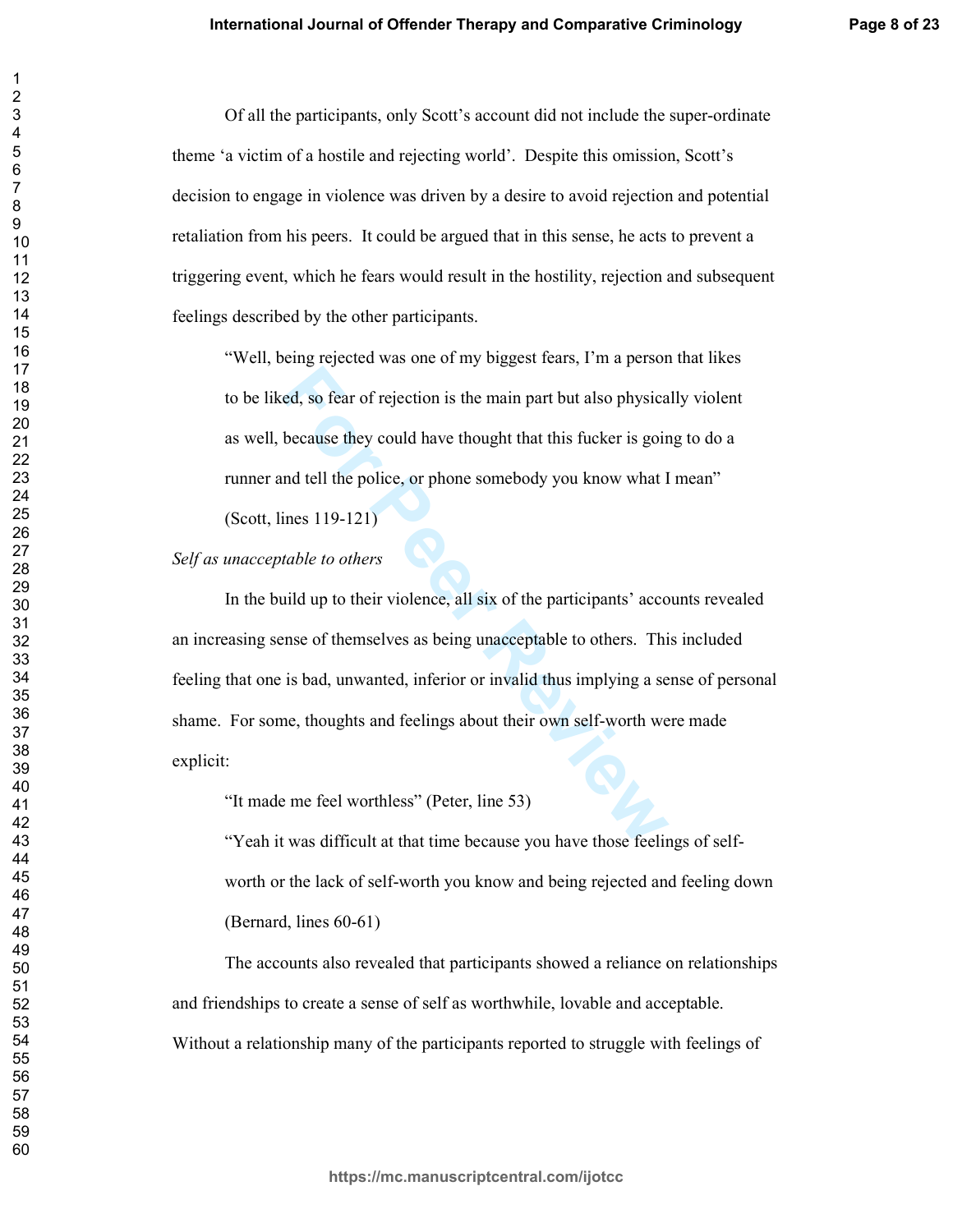loneliness and emptiness. As a result they expressed a general pre-occupation with and fear of rejection:

> "if I have no one in my life I just feel empty, there is just that empty feeling" (Howard, line 293)

"I don't like being alone, I feel isolated and worthless, as though I've got no meaning (Scott, lines  $148-151$ )

The accounts did not reveal any prolonged process of self-criticism that might be expected with the activation of a sense of self as unacceptable to others. Instead, participants tended to ruminate, focusing externally towards those who they saw as responsible for their suffering.

# Unwanted emotions that cannot be tolerated or controlled

For the activation of a sense of self as unacceptable<br>pants tended to ruminate, focusing externally towards the<br>ponsible for their suffering.<br>tions that cannot be tolerated or controlled<br>me was present in all cases. The ra This theme was present in all cases. The range of emotions present was extensive and evidently become intolerable and distressing. Various attempts are made to manage these emotions, most commonly through attempts to suppress unwanted thoughts and feelings and through the use of alcohol and illegal substances. These are inevitably unsuccessful and the men describe an escalation resulting in them making a conscious decision to force a change in their situation and escape their emotions. The language used by the participants also implies that their emotions are experienced as overwhelming and uncontrollable, resulting in an inevitable outcome:

"The only thing I can think of is I'd had enough. I thought fuck it" (Ian, line

 $125)$ 

"I walked around, I was angry, infuriated, highly depressed, highly anxious, I just thought fuck it I'm going back to prison it's easier" (Peter, lines  $36-37$ )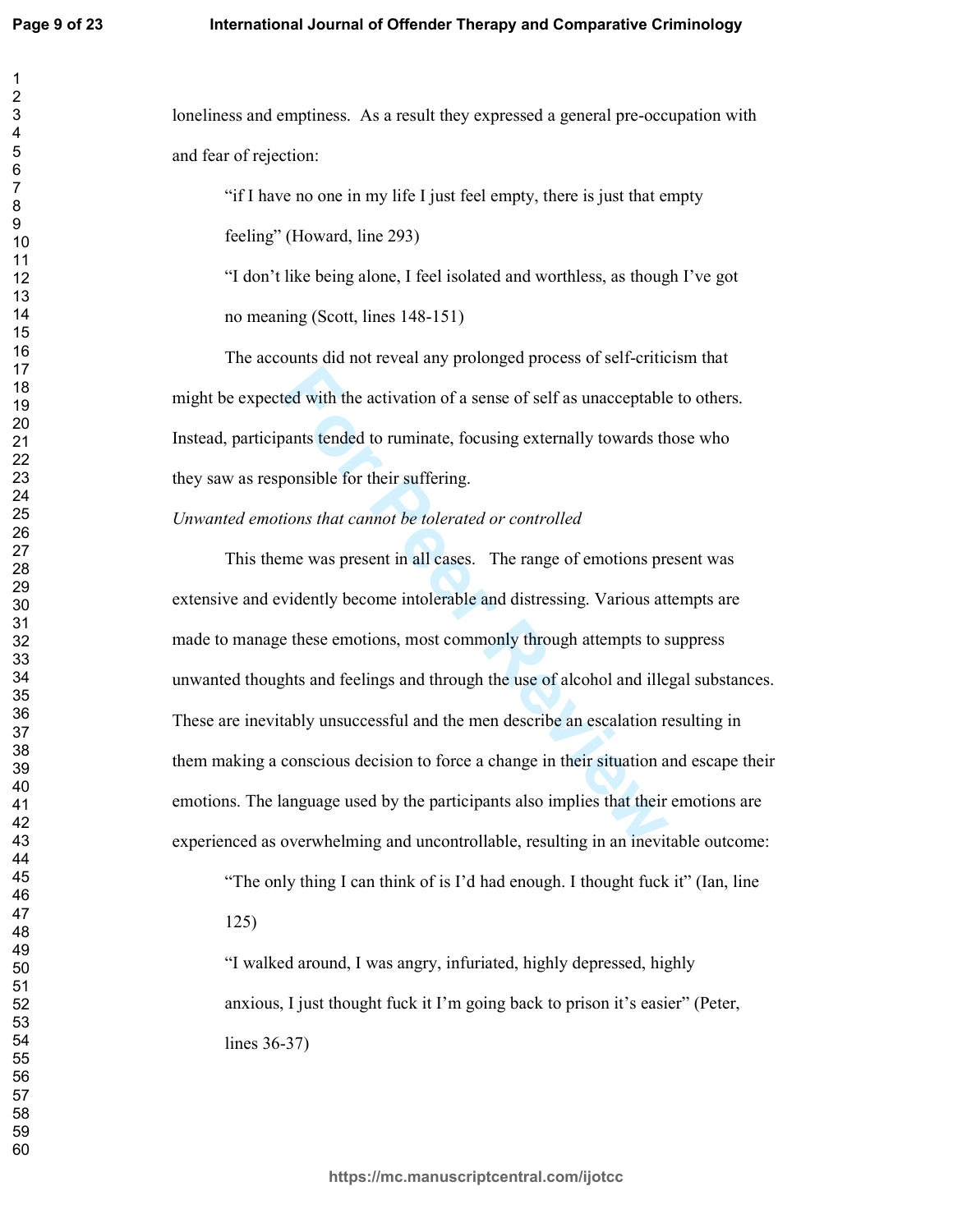"I couldn't cope emotionally I couldn't cope with what's going on, I was immature emotionally I didn't know how to deal with it so the best way to do it was is to get rid of it" (Howard, lines  $190-191$ )

"come out in one explosion" (Peter, line 120)

## *Violent revenge as catharsis*

The desire to take revenge is expressed in five of the six accounts, and often follows a period of angry rumination. In most cases the men refer to periods of rumination explicitly within their accounts, while in others it is inferred. For some these ruminations last for a matter of hours, for others this process can be ongoing for weeks and months. The rumination always involves thoughts and images of revenge, and does not appear to result in relief for any of the participants:

**Follow Eventon** is a state of hours, while in others it is inferred<br> **For Solution** is a matter of hours, for others this process can<br>
ths. The rumination always involves thoughts and imag<br>
pear to result in relief for an "I'm going to hurt them, I'm going to hurt them back. I was going to go into the flat and smash him to pieces in front of her and say that's what happens when you play with fire" (Howard, lines, 342-345) "sat in the corner for a bit and was wanting to do all sorts of damage, I wanted revenge, to kill both of them that was what I was planning and plotting and stuff" (Alan, lines  $112-113$ )

The participants described their violence as primarily a means of securing relief from their emotional turmoil, with violent revenge a means of regaining some semblance of control or power, restoring pride and escaping from painful emotions such as shame and loneliness:

"It was a relief it was a way of venting all of that I've suppressed everything that's happened" (Howard, lines 377-378)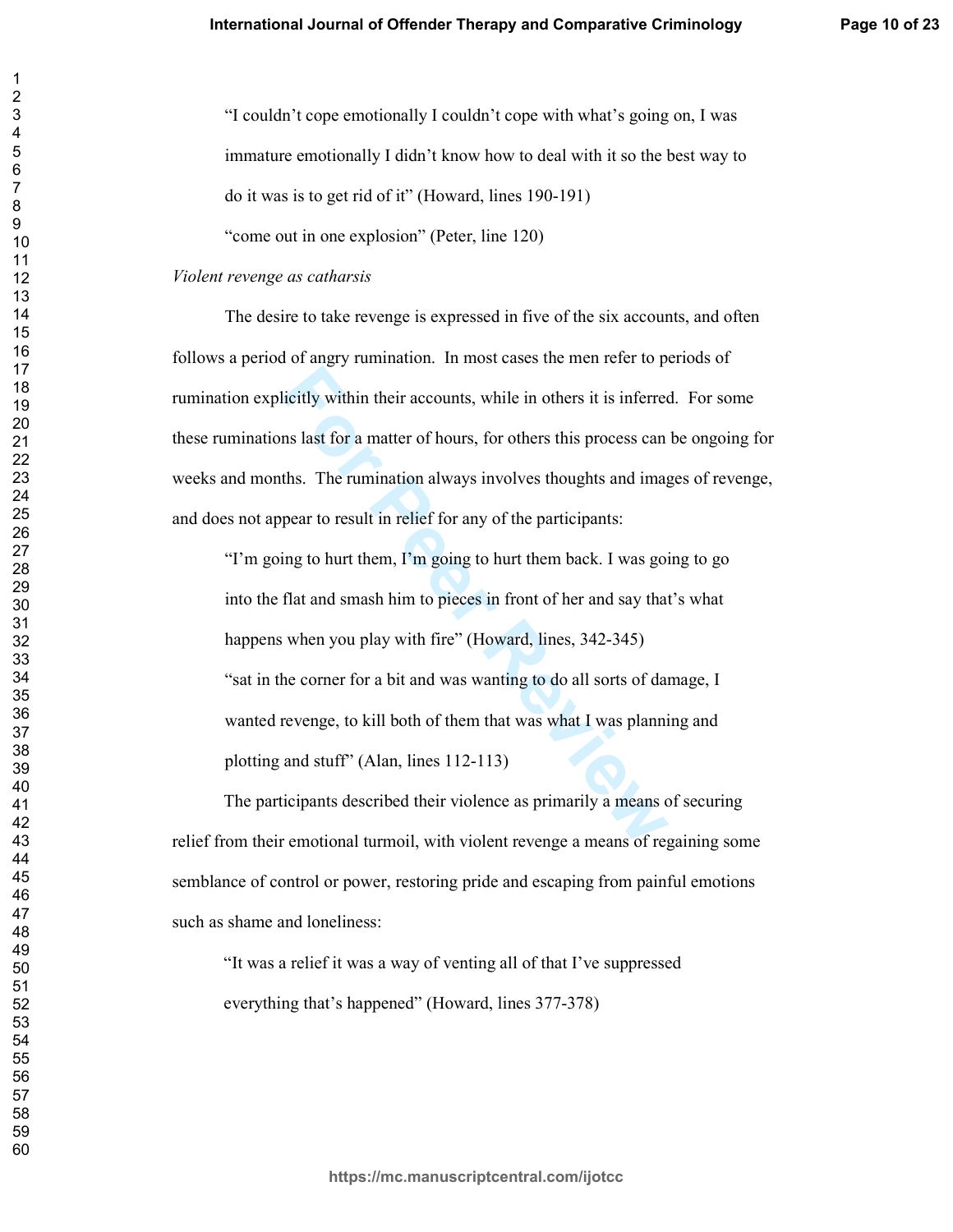"for some reason I just took all of the anger and all of the frustration, it was like fuck it I'm going to take it all out on you, I just started thrusting the knives" (Peter, lines  $68-69$ )

After the violence, the men described their sense of relief, thus reflecting violence as being an opportunity for catharsis and participants describe a sense of calmness or numbness, replacing the emotional tension which had gone before:

"I don't know what happened I think I just shut down, blanked everything out" (Ian, lines 184-185)

"within a short period it was gone, just went, I felt calm" (Bernard, lines 197-204)

**Formularity**, Index 184-185)<br> **Formularity and Solution** a short period it was gone, just went, I felt calm" (Berna<br> **Formularity** exists of the participants of this study prior<br>
es relief from such negative emotions may Given the violent histories of the participants of this study prior learning that violence provides relief from such negative emotions may already exist. As well as a release from negative emotions, the violence transforms a sense of self as unacceptable, with a shameful self-view replaced with a powerful malevolent self, which is more acceptable to the participants:

"I just wanted to put the pillow over his head and take him out completely and be that bastard, that monster"; "that's what I thought I needed to do at the time"; "be the person that is strong not weak, who is in control"; "it was the only way, shed this stuff that has actually happened and take revenge on people" (Alan, lines 144-152)

# **Discussion**

The violent offence accounts analyzed in this study provide support for those who have identified emotional dysregulation as a key mechanism in driving acts of violence in men with co-morbid ASPD and BPD (Howard et al., 2008; Newhill et al., 2012). In terms of specific emotions, shame was particularly prevalent within the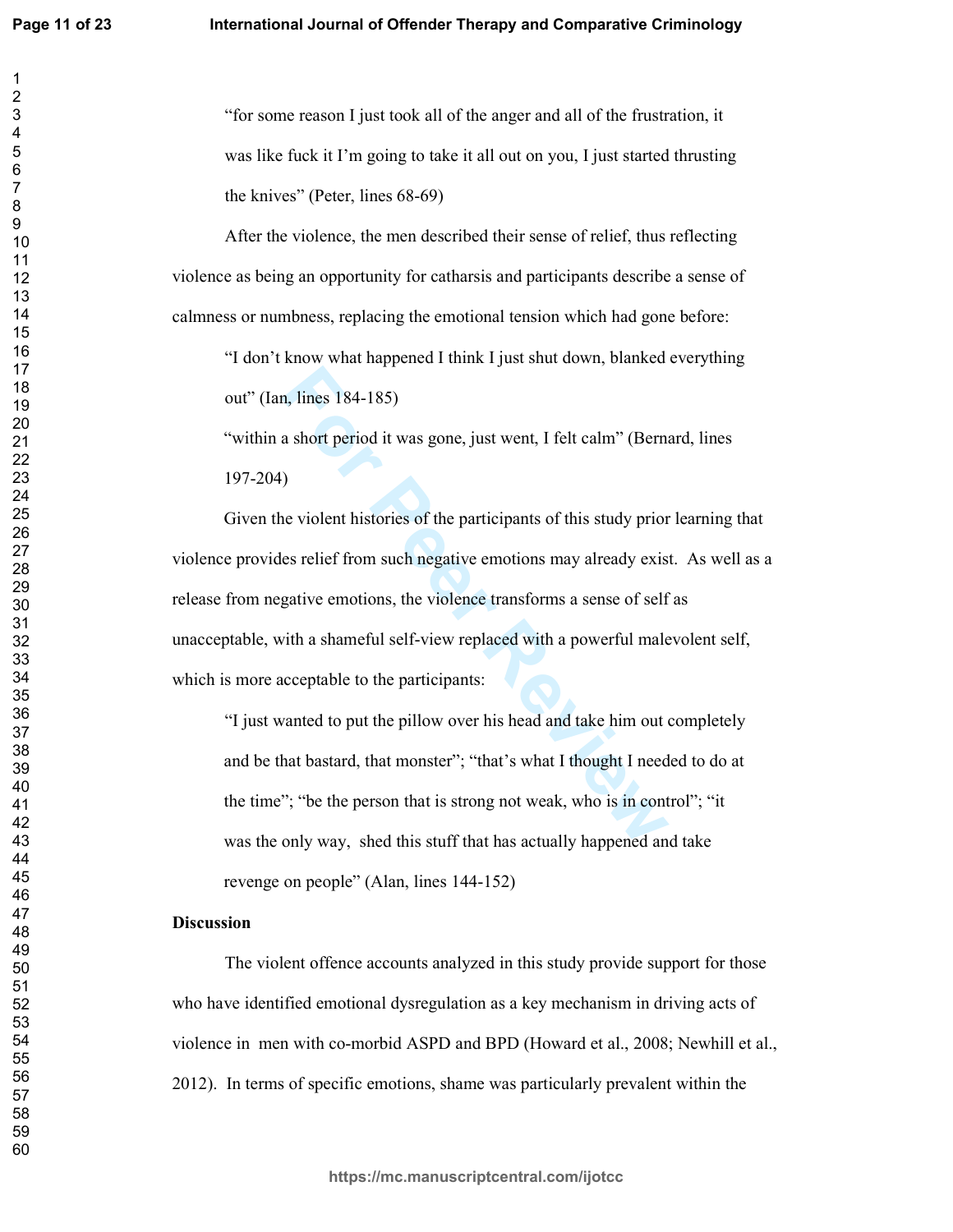offence accounts. In all but one case, feelings of shame were triggered by a variety of forms of real or predicted rejection which resulted in the activation of an unacceptable self-view. In the one case where shame was not triggered, the participant engaged in a process of affective or shame forecasting (Wilson & Gilbert, 2003), where a fear of rejection from his peers and desire to remain an accepted drove his decision to take part in the violent act of murder.

For any solution of violence (Velotti et al., 2014). It<br>adaptive shame regulation is at the core of many pathol<br>ures, and that it is the inability of individuals to regulate<br>attains personality pathology (Schoenleber et al Internalized shame and maladaptive shame-regulation have been described as key factors leading to aggression and violence (Velotti et al., 2014). It has also been argued that maladaptive shame regulation is at the core of many pathological personality features, and that it is the inability of individuals to regulate feelings of shame that maintains personality pathology (Schoenleber et al., 2011). From the offence accounts, it is clear that the participants were unable to successfully use emotion regulation strategies to avoid or alleviate shame. A loss of status or threatened self-esteem have been identified as key fears for aggressive patients diagnosed with ASPD, that have to be dealt with by demanding respect from others, controlling those around them and through acts of violence (Bateman, Bolton,  $\&$ Fonagy, 2013; Gilligan, 2003). Shame has also been identified as a central feature of BPD (Crowe, 2004; Nathanson, 1994). Rusch et al., (2007) found that those with BPD reported higher levels of state shame and shame proneness than healthy controls and individuals with Axis I disorders.

Raine (1993) found that affective instability and unstable intense relationships were the traits of BPD linked to extreme violence. In the current study, a number of the participants described relationships as vehicles through which they sought to feel acceptable and avoid feelings of loneliness, emptiness and shame. It maybe that men who have such unstable intense relationships are more frequently exposed to rejection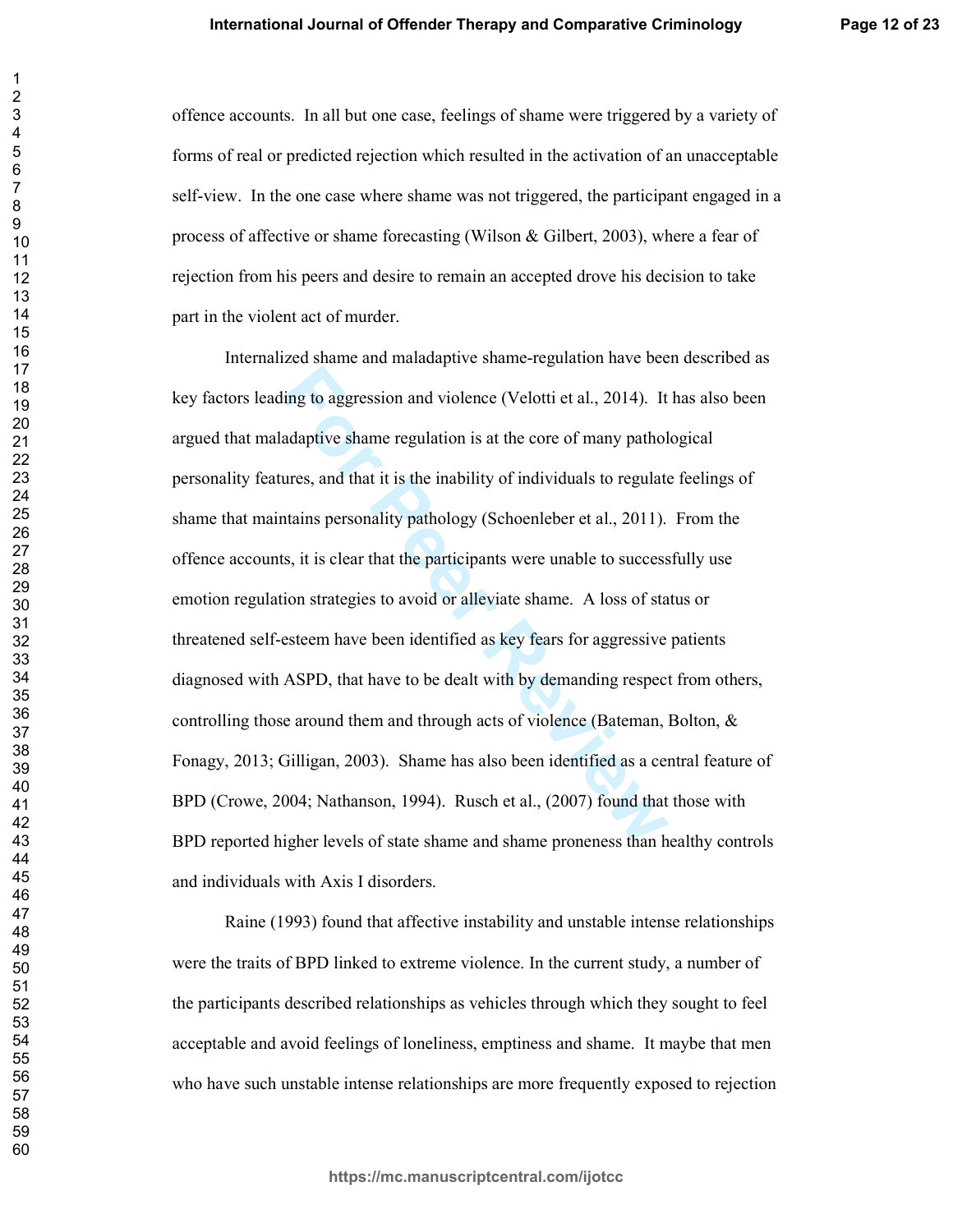and subsequently shame. This may explain why men with these particular traits appear at a greater risk of shaming experiences and subsequently of engaging in violence.

ne (Stuewig, Tangney, Heigel, & McCloskey, 2010). Tof responsibility for personal distress combined with feave also been identified as potentially facilitating violen re a diagnosis of BPD and secondary psychopathy has b, The process by which personal shame resulted in violence as evidenced within the offence accounts began with the adoption of a victim stance and the externalization of responsibility. This is consistent with the finding that shame is associated with aggression towards others in individuals who demonstrate a greater tendency to externalize blame (Stuewig, Tangney, Heigel, & McCloskey, 2010). The externalization of responsibility for personal distress combined with feelings of victimization have also been identified as potentially facilitating violence in a previous case study where a diagnosis of BPD and secondary psychopathy has been suggested (Declercq et al., 2011). The participants in the current study reinforced a sense of self as victim by ruminating and reliving previous real or perceived victimization and unfair treatment. For them, in the build up to their violence, the world and other people are seen as increasingly malevolent, rejecting and controlling.

The participants in this study used violent revenge as a means of catharsis, where violence acts primarily to provide relief from unbearable emotional and psychological tension (Schlesinger, 1996, 2007). From the perspective of those who support the shame aggression link, violence is thought to occur when feelings of shame are so overwhelming that the individual refocuses self-hatred onto others, who they come to see as malevolent, controlling and responsible for their suffering (Lewis, 1971; Schoenleber et al, 2011; Velotti et al., 2014). In the current study victims were either viewed as the source of the participants suffering or violent revenge was displaced onto others. This process of refocussing self-hatred onto others has been described as a form of projective identification, which is thought to stem from a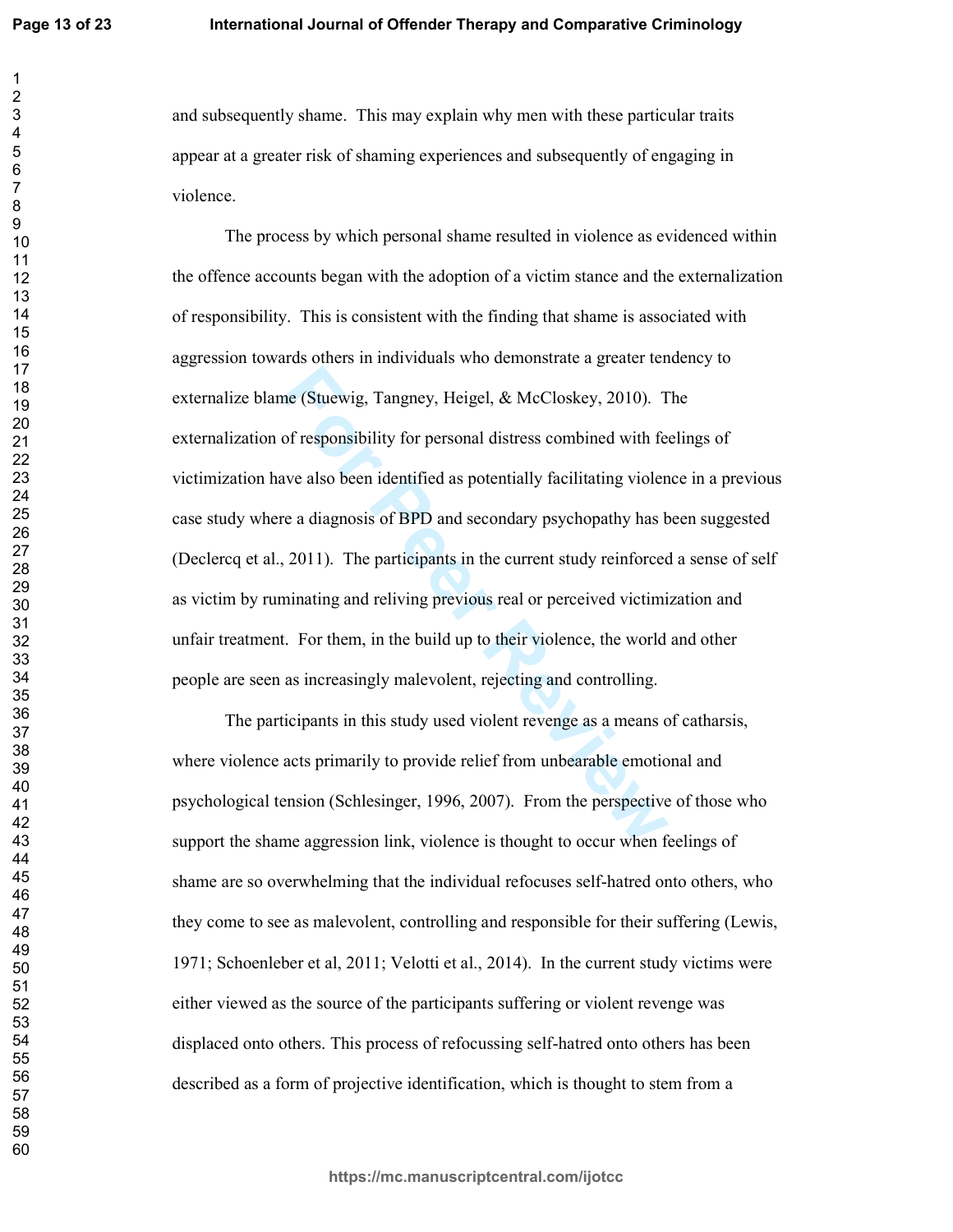disorder of attachment, with threats of abandonment in the present acting to trigger memories of early experiences of abandonment and neglect (Meloy, 1992). A process of projective identification is also described in the literature relating to pathological forms of revenge and again links are made to early problems in development (Grobbink, Derksen & van Marle, 2014).

## *Implications for Clinical Practice*

ral to risk assessment and management in forensic services as analytical tools to help professionals deconstruct the notice service as analytical tools to help professionals deconstruct the notice of the metal formulation The use of structured professional judgment guidelines in complex cases is considered central to risk assessment and management in forensic services. These guidelines work as analytical tools to help professionals deconstruct their cases, focus their attention onto key risk factors and then use that information to produce a practically useful formulation grounded in theory and research (Cook, Murray, Amat,  $\&$  Hart, 2014). The findings from this study would suggest that when engaged in the formulation of complex violent offenders diagnosed with co-morbid ASPD/BPD particular attention should be given to emotional regulation, and more specifically the regulation of shame. In the current study, an inability to tolerate and regulate a range of feelings including shame coupled with the externalization of responsibility resulted in violence being used to achieve relief, both emotional and psychological.

In terms of treatment, a recent review of psychotherapies for BPD concluded that patients benefit from clear and structured approaches that can involve different techniques and different theories, and that in practice all therapies for BPD share common features, in particular a focus on emotion regulation and behavioural and interpersonal skills (Paris, 2015). This includes therapies such as dialectical behavior therapy (DBT; Linehan, 1993) and mentalization-based treatment (MBT; Bateman  $\&$ Fonagy, 2009). These existing treatments do not focus explicitly on shame. We would argue that for the men with co-morbid ASPD and BPD who took part in this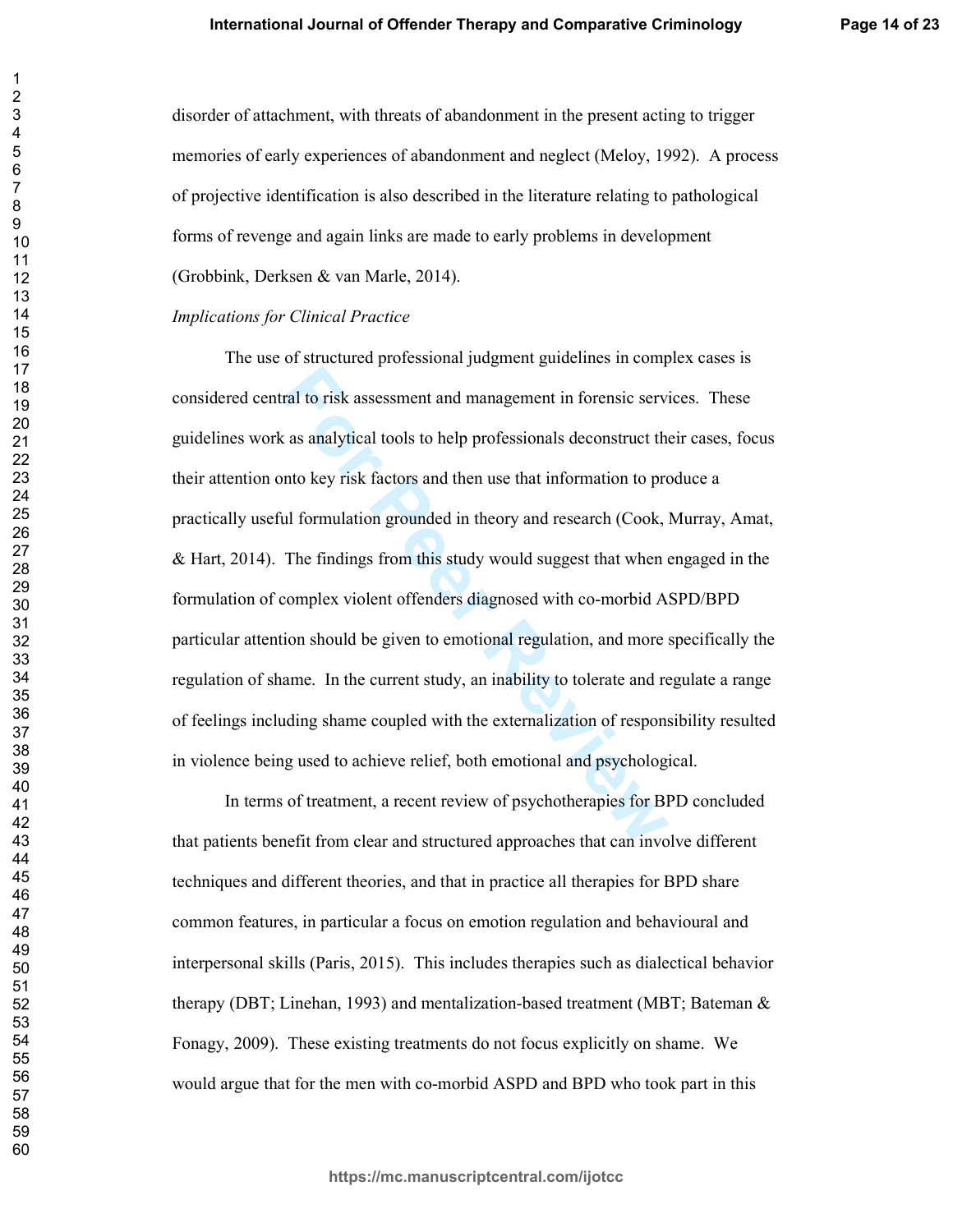study, therapies which focus specifically on the regulation of shame seem an appropriate intervention aimed at reducing the risk of violent recidivism. Some have argued that such interventions can be provided by adapting current evidence based therapies such as DBT, for example, focusing more explicitly on shame during distress tolerance work (Schoenleber et al., 2011). It has also been argued that the goal of shame focused therapies in offender populations should be to reduce offenders' tendency to experience shame, while increasing their capacity to experience shame free guilt (Velotti et al., 2014).

# Limitations of the current study

ti et al., 2014).<br> *He current study*<br> **Formulation** a number of limitations exist and concluded<br> **Formulation**. The current study involved six participants, whilst<br> **Formulation** (Smith & Osborn, 2014) restrictions on the It is acknowledged that a number of limitations exist and conclusions must be drawn with caution. The current study involved six participants, whilst an appropriate number for IPA (Smith & Osborn, 2014) restrictions on the generalizability of the findings must be acknowledged. All of the men in this study were diagnosed with ASPD and BPD, yet other personality diagnoses were also present (see Table 1) which may have influenced the results. All of the participants chose to discuss acts of violence which were serious and life threatening, which we would predict is not typical of the majority of violent acts committed by men with co-morbid ASPD/BPD. As a result, these findings may not generalize to less serious or non-threatening acts of violence. All of the participants were adult males, and whether the same themes would emerge in the violent accounts of women diagnosed with co-morbid ASPD/BPD remains an unknown. As highlighted previously, the researcher, has an active role within the unit. Therefore, whilst a positive rapport existed with some of the participants, true objectivity was not possible to achieve as this rapport may have increased demand characteristics.

Future Research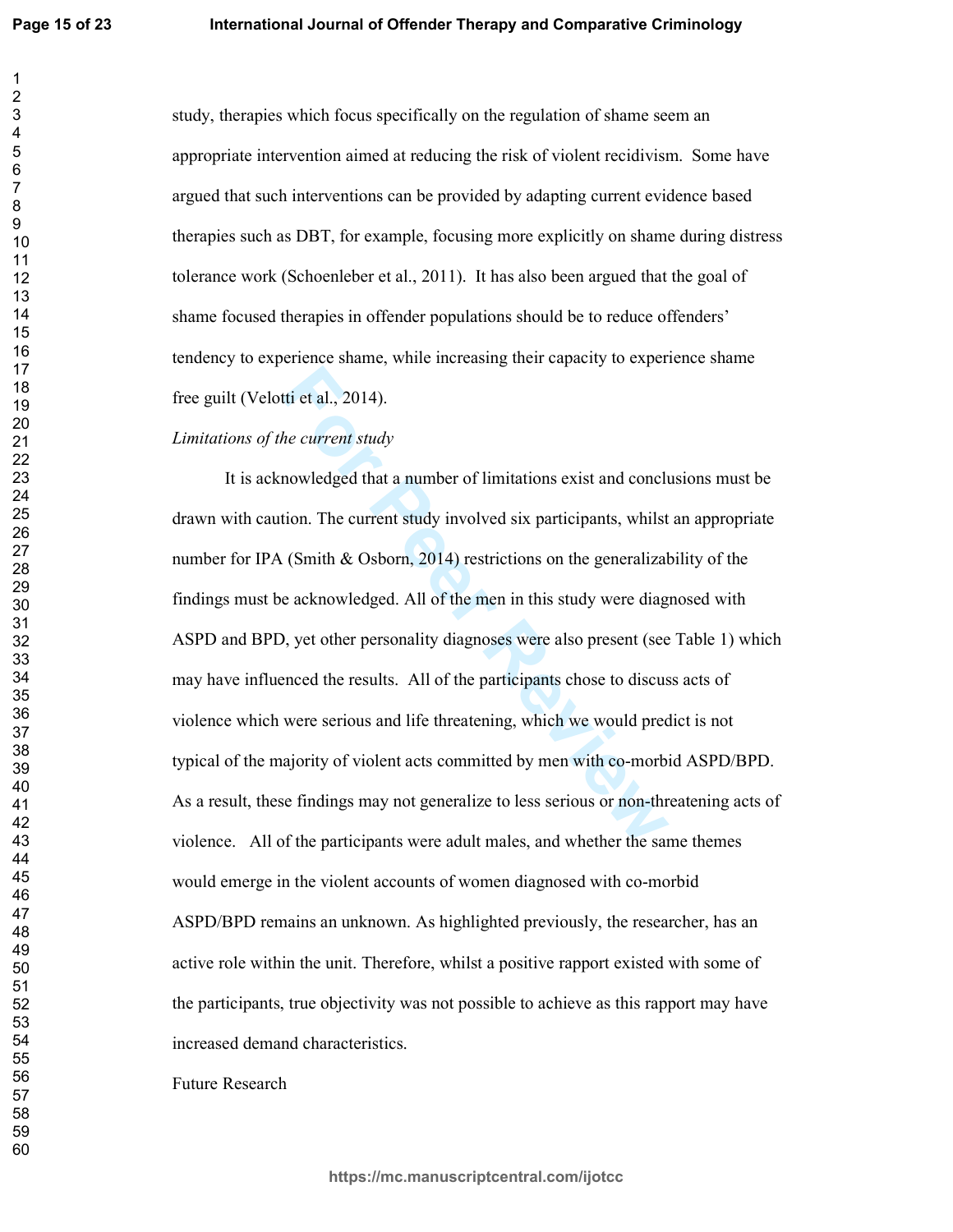Although the finding that shame is central feature within the violent offence accounts of men diagnosed with co-morbid ASPD/BPD is important in itself, further research would be needed to determine whether shame and the themes that emerged are unique to this group. We would suggest exploring the violent accounts of men diagnosed with ASPD without BPD and BPD without ASPD to establish if comorbidity changes the violent narrative or account in anyway. The same studies could be carried out with women, to establish if there are gender differences. Exploratory research into the first person perspective or violent accounts of a number of groups including those diagnosed with other personality disorders or developmental disorders may well provide information to help us understand the thoughts and emotional states involved in their use of violence.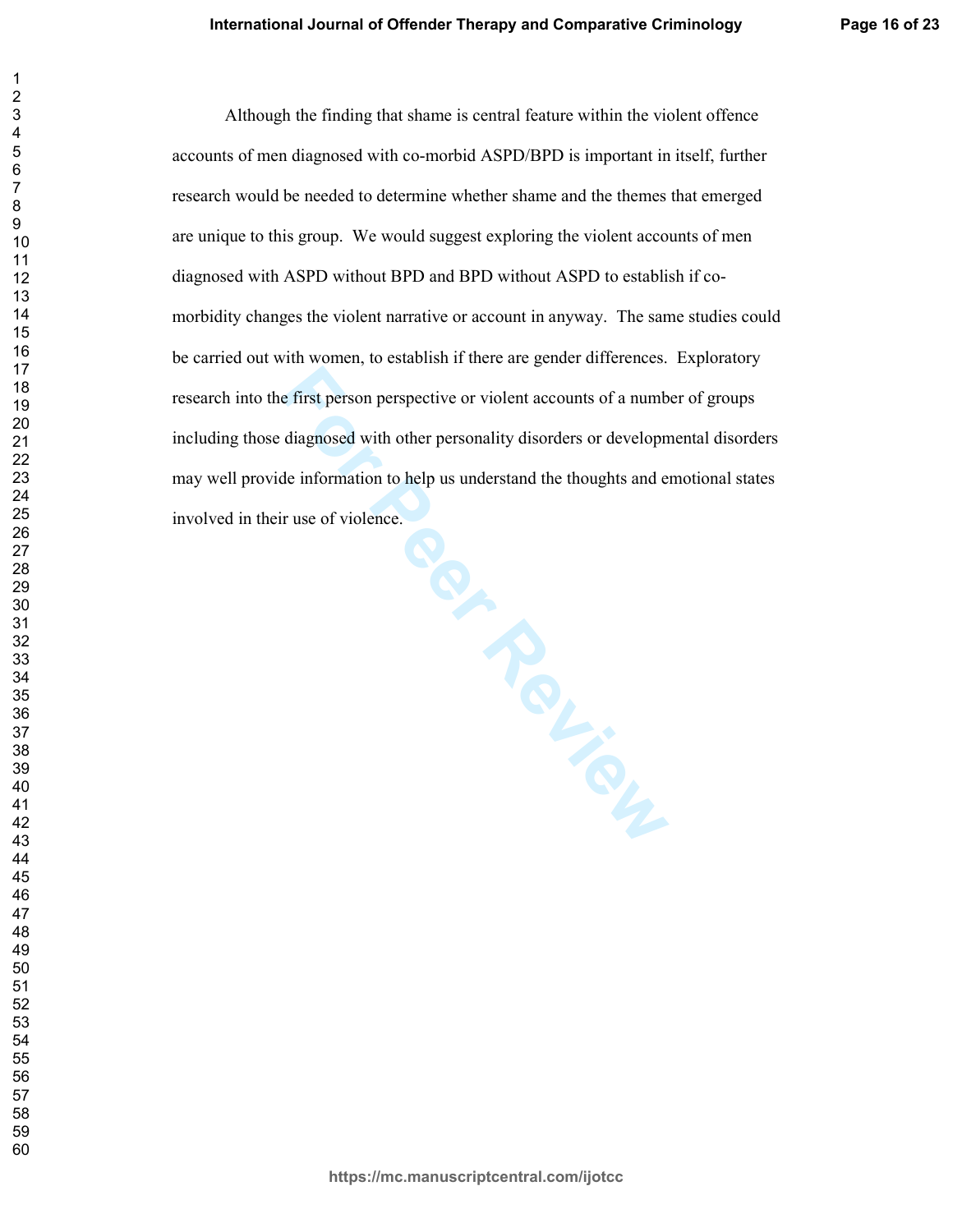# **References**

Arntz, A. (2012). A systematic review of schema therapy for BPD. In J. M. Farrel  $\&$ I. A. Shaw (eds.), Group schema therapy for borderline personality disorder (pp.

286-294). New York, NY: Wiley.

Bateman, A., Bolton, R., & Fonagy, P. (2013). Antisocial personality disorder: A mentalizing framework. *Focus, XI(2)*, 178-186.

Bateman, A., & Fonagy, P. (2009). Randomized controlled trial of outpatient mentalization-based treatment versus structured clinical management for borderline personality disorder. The American Journal of Psychiatry, 166, 1355-1364. Blackburn (2009). Subtypes of psychopathy. In McMurran, M, Howard, R. C. (eds), Personality, Personality Disorder and Violence. Chichester: Wiley-Blackwell pp. 19-

37.

Blum, N., ST. John, D., Pfohl, B., Stuart, S., McCormick, B., Allen, J., ... Black, D. W. (2008). Systems training for emotional predictability and problem solving (STEPPS) for outpatients with borderline personality disorder. *The American Journal* of Psychiatry, 166, 1355-1364.

Brocki, J. M., & Wearden, A. J. (2010). A critical evaluation of the use of interpretative phenomenological analysis (IPA) in health psychology. Psychology  $\&$ Health, 21, 87-108.

Coid, J. W., Moran, P., Bebbington, P., Brugha, T., Jenkins, R., Farrell, M., ... & Ullrich, S. (2009). The co-morbidity of personality disorderand clinical syndromes in prisoners. Criminal Behaviour and Mental Health, 19(5), 321-333.

Cook, A. N., Murray, A. A., Amat, G., & Hart, S. D. (2014). Using structured professional judgment guidelines in threat assessment and management: presentation,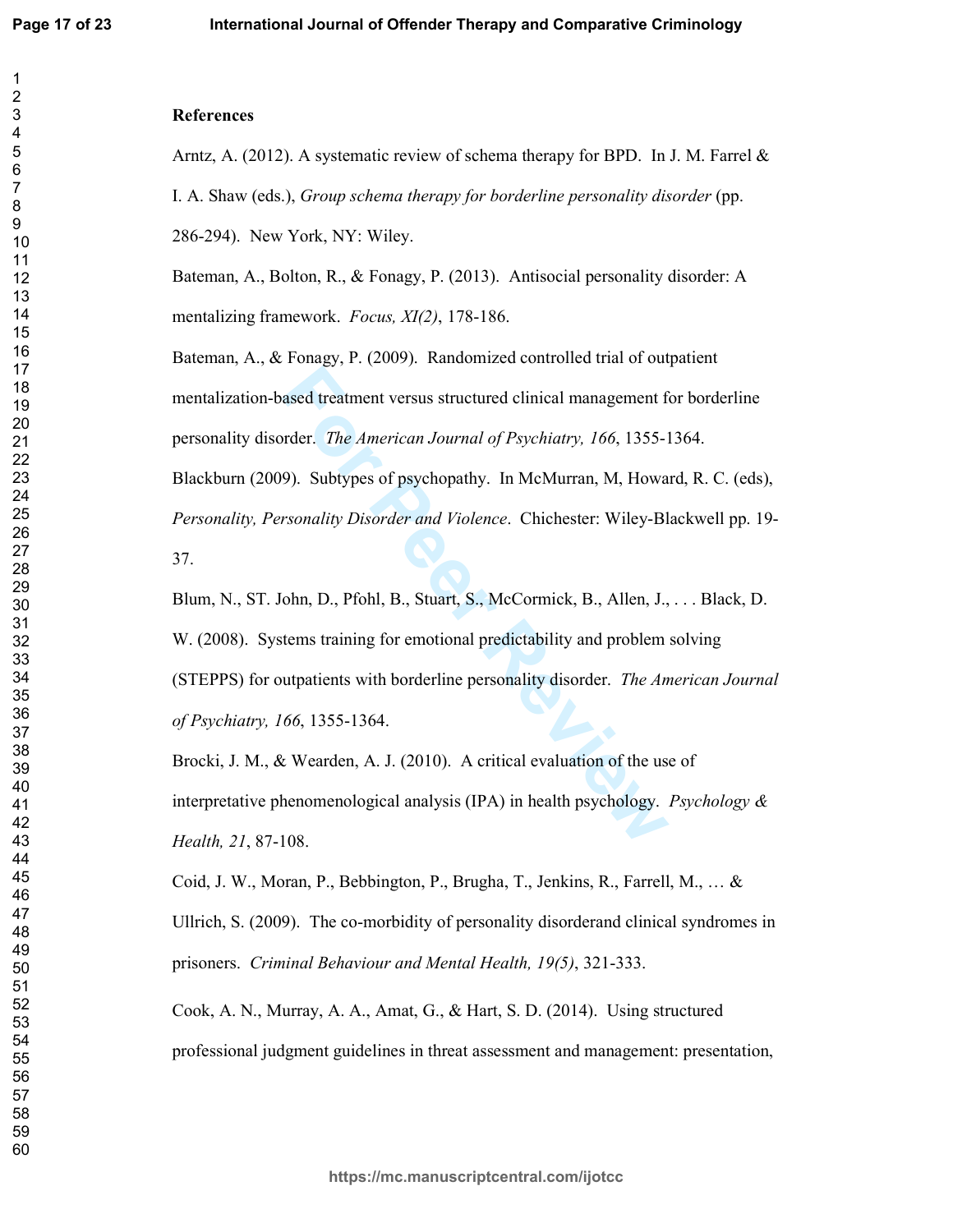analysis, and formulation of a case of serial intimate partner violence. Journal of Threat Assessment and Management, 1(2), 67-86.

Crowe, M. (2004). Never good enough – Part 1: Shame or borderline personality disorder? Journal of Psychiatric and Mental Health Nursing, 11, 327-334.

Declercq, F., & Audenaert, K. (2011). A case of mass murder: Personality disorder, psychopathology and violence mode. Aggression and Violent Behavior, 16, 135-143. Duggan, C., & Howard, R. C. (2009). The "functional link" between personality disorder and violence: A critical appraisal. In M. McMurran & R. C. Howard (Eds.), Personality, personality disorder and violence. Chicester: Wiley, pp. 19-37. Eatough, V., & Smith, J. A. (2008). Women, anger and aggression. Journal of Interpersonal Violence, 23(12), 1767-1799.

Freestone, M., Howard, R., Coid, J. W., & Ullrich, S. (2013). Adult antisocial syndrome co-morbid with borderline personality disorder is associated with severe conduct disorder, substance dependence and violent antisociality. *Personality and* Mental Health, 7, 11-21.

Gilligan, J. (2003). Shame, guilt and violence. Social Research, 70(4), 1149-1166. Gratz, K. L., Rosenthal, M. Z., Tull, M. T., Lejeuz, C. W., & Gunderson, J. G. (2010). An experimental investigation of emotional reactivity and delayed emotional recovery in borderline personality disorder: The role of shame. Comprehensive Psychiatry, 51, 275-285.

Grobbink, L. H., Derksen, J. J. L., & van Marle, H. J. C. (2015). Revenge: An analysis of its psychological underpinnings. International Journal of Offender Therapy and Comparative Criminology, 59(8), 892-907.

Hare, R. D. (2003). The Hare Psychopathy Checklist-Revised ( $2^{nd}$  ed.). Toronto, Canada: Multi-Health Systems Inc.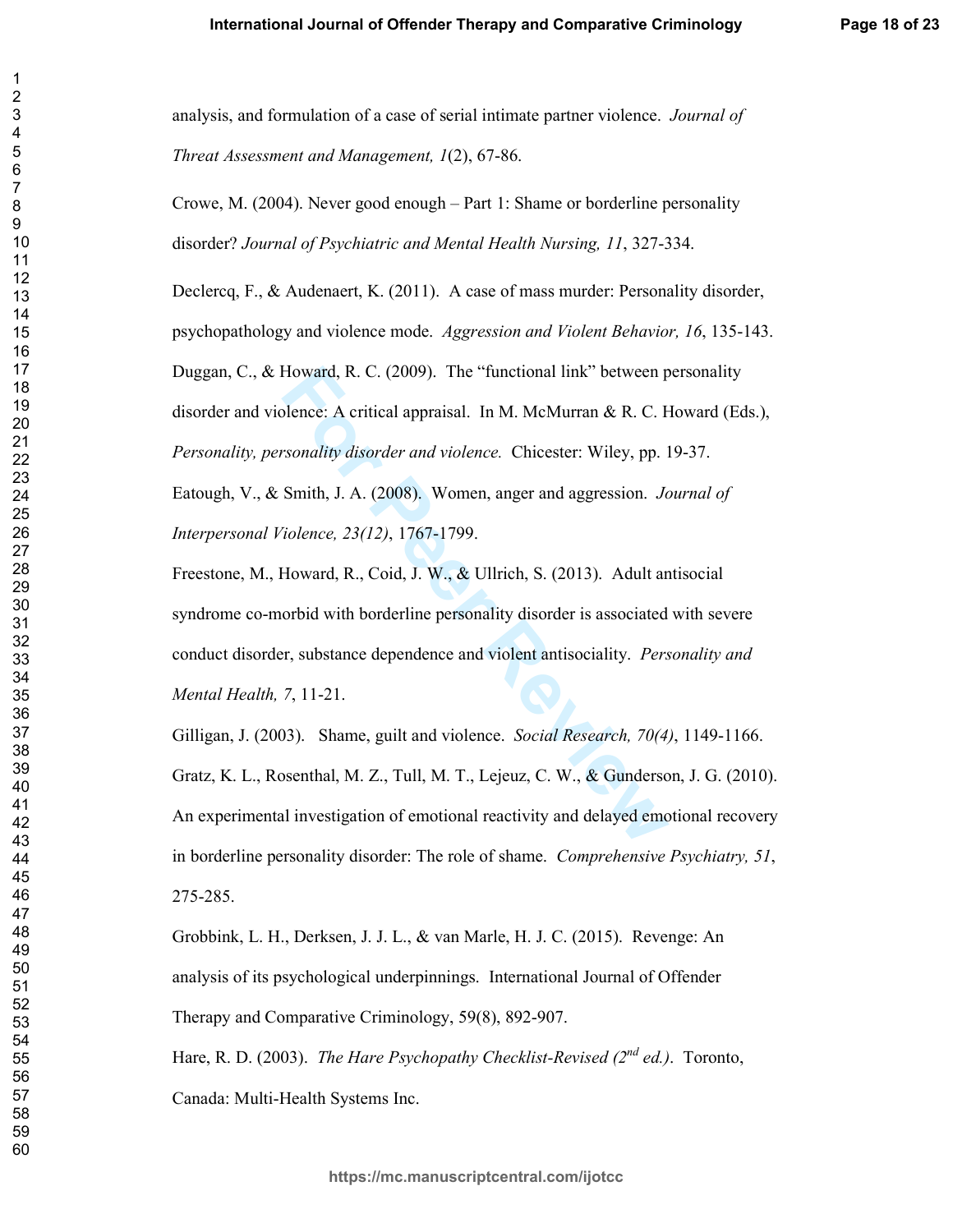$\overline{c}$ 

Howard, R. C., Huband, N., Duggan, C., & Mannion, A. (2008). Exploring the link between personality disorder and criminality in a community sample. *Journal of* Personality Disorders, 22(6), 589-603.

Howard, R., McCarthy, L., Huband, N., & Duggan, C. (2013). Re-offending in forensic patients from secure care: The role of antisocial/borderline personality disorder co-morbidity, substance dependence and severe childhood conduct disorder. Criminal Behaviour and Mental Health, 23, 191-202.

Keulen-de Vos, M. E., Bernstein, D. P., Vanstipelen, S., de Vogel, V., Lucker, T. P. C., Slaats, M., ... Arntz, A. (2014). Schema modes in criminal and violent behaviour of forensic cluster B PD patients: A retrospective and prospective study. Legal and Criminological Psychology.

Lewis, H. B. (1971). Shame and guilt in neurosis. New York. NY: International Universities Press.

Litwack, T. R. (2002). Some questions for the field of violence risk assessment and forensic mental health: Or, 'Back to Basics' revisited. International Journal of Forensic Mental Health, 1(2), 171-178.

Linehan, M. M. (1993). Cognitive-behavioral treatment of borderline personality *disorder.* New York: Guilford Press.

Loranger, A. W. (1995). International Personality Disorder Examination (IPDE):

DSM-IV Module. American Psychiatric Press

Meloy, J. R. (1992). *Violent Attachments*. Northvale, NJ: Jason Aronson.

Nathanson, D. L. (1994). Shame, compassion, and the 'borderline' personality.

Psychiatric Clinics of North America, 17(4), 785-810.

Newhill, C. E., Eack, S. M., & Mulvey, E. P. (2009). Violent behavior in borderline

personality. Journal of Personality Disorders, 23(6), 541-554.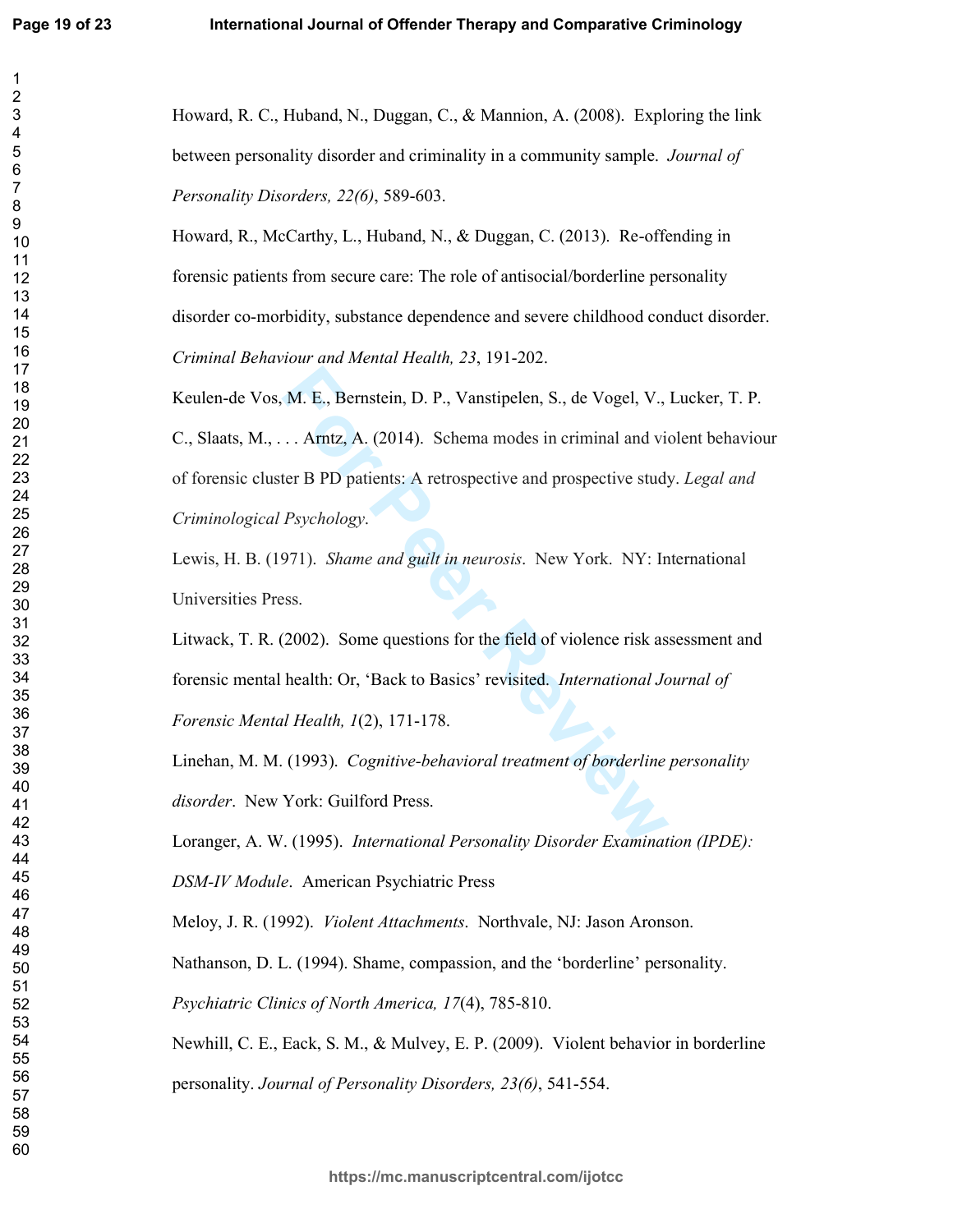Newhill, C. E., Eack, S. M., & Mulvey, E. P. (2012). A growth curve analysis of emotion dysregulation as a mediator for violence in individuals with and without borderline personality disorder. Journal of Personality Disorders, 26(3), 452-467. Paris, J. (2015). Applying the principles of psychotherapy integration to the treatment of borderline personality disorder. Journal of Psychotherapy Integration, 25(1), 13-19.

Raine, A. (1993). Features of borderline personality disorder and violence. *Journal of* Clinical Psychology, 49, 277-281.

Rusch, N., Lieb, K., Gottler, I., Hermann, C., Schramm, E., Richter, H., & Bohus, M.

(2007). Shame and implicit self-concept in women with borderline personality disorder. American Journal of Psychiatry, 164, 500-508.

Schlesinger, L. B. (1996). The catathymic crisis, 1912-present: A review and clinical study. Aggression and Violent Behavior, 1(4), 307-316.

Schoenleber, M., & Berenbaum, H. (2011). Shame Regulation in Personality

Pathology. Journal of Abnormal Psychology, 121(2), 433-446.

Scott, L. N., Stepp, S. D., & Pilkonis, P. A. (2014). Prospective associations between features of borderline personality disorder, emotional dysregulation, and aggression. Personality Disorders: Theory, Research and Treatment, 5(3), 278-288.

Scott, K., & Strauss, M. (2007). Denial, minimization, partner blaming, and intimate aggression in dating partners. *Journal of Interpersonal Violence*, 22(7), 851-871.

Smith, J. A., & Osborn, M. (2014). Interpretative Phenomenological Analysis. In

Smith, J. A. (Eds), Qualitative Psychology: A Practice Guide to Research Methods.

London: Sage, pp. 53-80.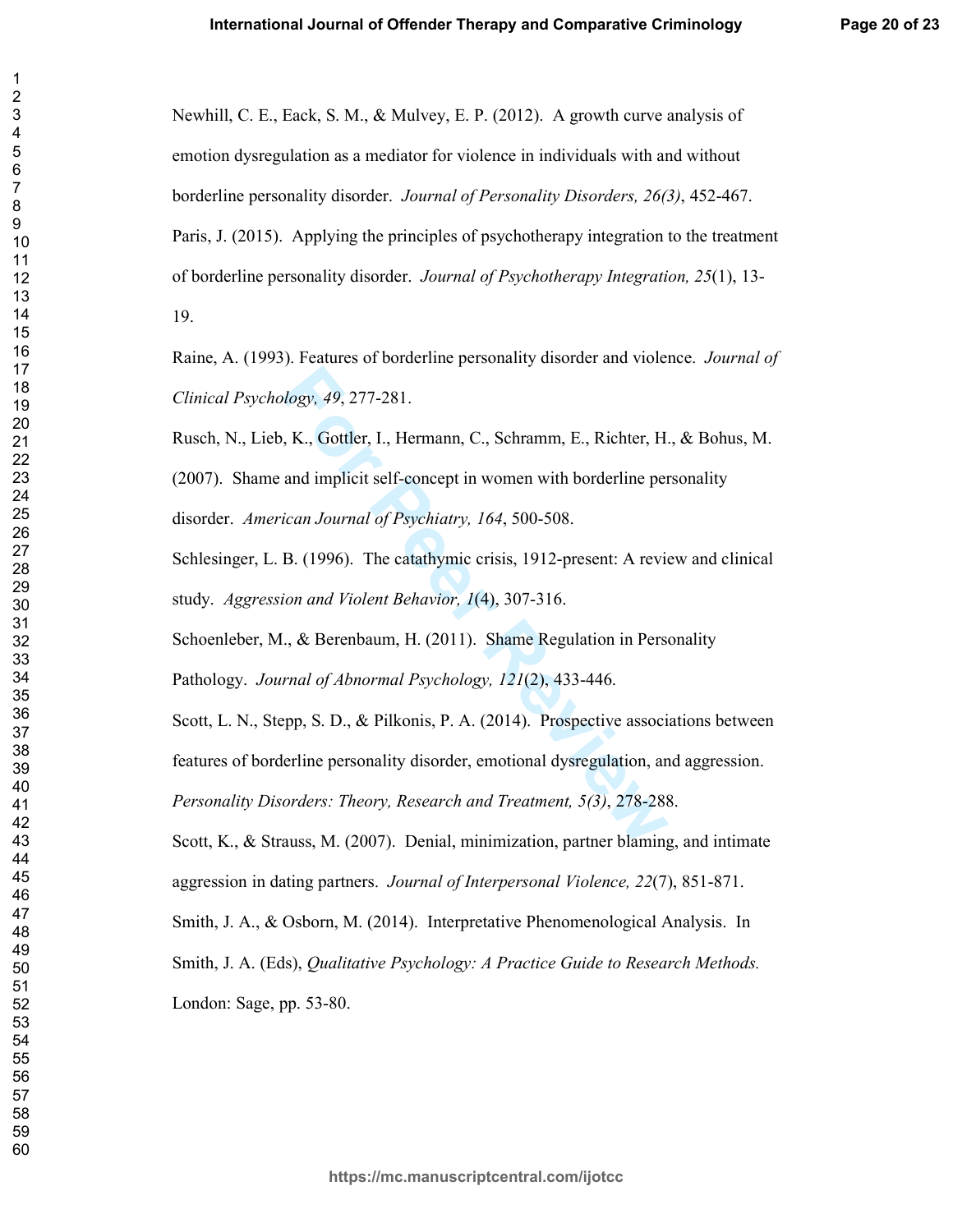$\overline{2}$ 

 $\overline{7}$ 

 Stuewig, J., Tangney, J. P., Heigel, C., Harty, L., & McCloskey, L. (2010). Shaming, blaming and maiming: Functional links among the moral emotions, externalization of blame, and aggression. Journal of Research in Personality, 44, 91-102. Velotti, P., Elison, J., & Garofalo, C. (2014). Shame and aggression: Different trajectories and implications. Aggression and Violent Behavior, 19, 454-461. Warren, J. I., & Burnette, M. (2012). Factor invariance of cluster B psychopathology among male and female inmates and association with impulsive and violent behavior. The Journal of Forensic Psychiatry & Psychology, 23(1), 40-60. Wilson, T. D., & Gilbert, D. T. (2003). Affective forecasting. In M. P. Zanna (Ed.), Advances in experimental social psychology (pp. 345-411). New York, NY: Elsevier. Yang, S., & Mulvey, E. P. (2012). Violence risk: Re-defining variables from the firstperson perspective. Aggression and Violent Behavior, 17, 198-207. Yeomans, F., Clarkin, J., & Kernberg, O. (2002). A primer for transference-focused

psychotherapy for borderline personality disorder. Northvale, NJ: Jason Aronson.

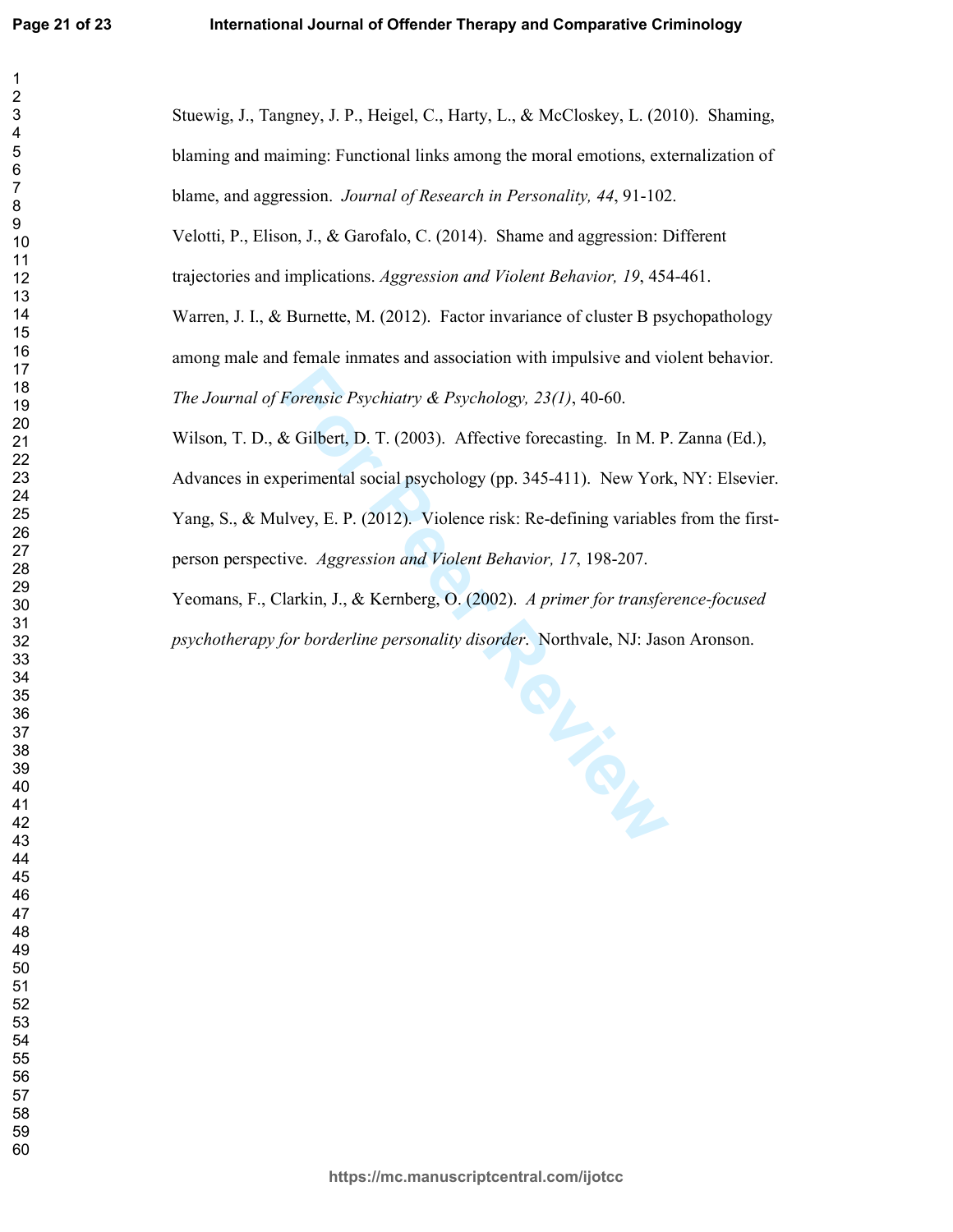$\mathbf 1$  $\overline{2}$ 

60

| Diagnosed co-morbid Axis I Disorders        | Amphetamine abuse lifetime, cannabis abuse lifetime | Alcohol dependence lifetime, alcohol abuse lifetime, substance abuse lifetime | Major depressive disorder lifetime, alcohol dependence lifetime, post<br>traumatic stress disorder lifetime | Alcohol abuse lifetime, substance abuse lifetime | Alcohol dependence lifetime, alcohol abuse lifetime, Inhalant dependence<br>lifetime, inhalant abuse lifetime | lifetime, hallucinogen abuse lifetime, post traumatic stress disorder current<br>Major depressive disorder lifetime, alcohol abuse lifetime, cannabis abuse<br>and lifetime, agoraphobia without history of panic disorder |                                      |                                              |
|---------------------------------------------|-----------------------------------------------------|-------------------------------------------------------------------------------|-------------------------------------------------------------------------------------------------------------|--------------------------------------------------|---------------------------------------------------------------------------------------------------------------|----------------------------------------------------------------------------------------------------------------------------------------------------------------------------------------------------------------------------|--------------------------------------|----------------------------------------------|
| Offence Type                                | Murder                                              | Murder                                                                        | Section 18 Wounding<br>W/I to cause GBH x2                                                                  | Section 18 Wounding<br>WД                        | Arson                                                                                                         | Section 18 Wounding<br>W/I to cause GBH                                                                                                                                                                                    |                                      |                                              |
|                                             |                                                     |                                                                               |                                                                                                             |                                                  |                                                                                                               |                                                                                                                                                                                                                            |                                      |                                              |
| (Factor I/Factor 2)<br>PCL-R score<br>Total | 27 (11/15)                                          | 24 (10/18)<br>25 (8/15)                                                       |                                                                                                             | 27 (7/18)                                        | 29 (7/19)                                                                                                     | 18.9 (7/11.9)                                                                                                                                                                                                              |                                      |                                              |
| Personality Disorder<br>Diagnosis           | Antisocial, borderline                              | Antisocial, borderline                                                        | Antisocial, borderline,<br>histrionic, avoidant                                                             | Antisocial, borderline                           | Antisocial, borderline,<br>probable paranoid                                                                  | Antisocial, borderline,<br>probable paranoid                                                                                                                                                                               |                                      |                                              |
| Age (at time<br>of violence)                | 31                                                  | 35<br>र्द                                                                     |                                                                                                             | 22                                               | 29                                                                                                            | $\mathbf{c}$                                                                                                                                                                                                               | Table 1. Participant Characteristics | Note. PCL-R = Psychopathy Checklist-Revised. |
| Participant                                 | Scott                                               | Bernard                                                                       | Howard                                                                                                      | Alan                                             | lan                                                                                                           | Peter                                                                                                                                                                                                                      |                                      |                                              |

**https://mc.manuscriptcentral.com/ijotcc**